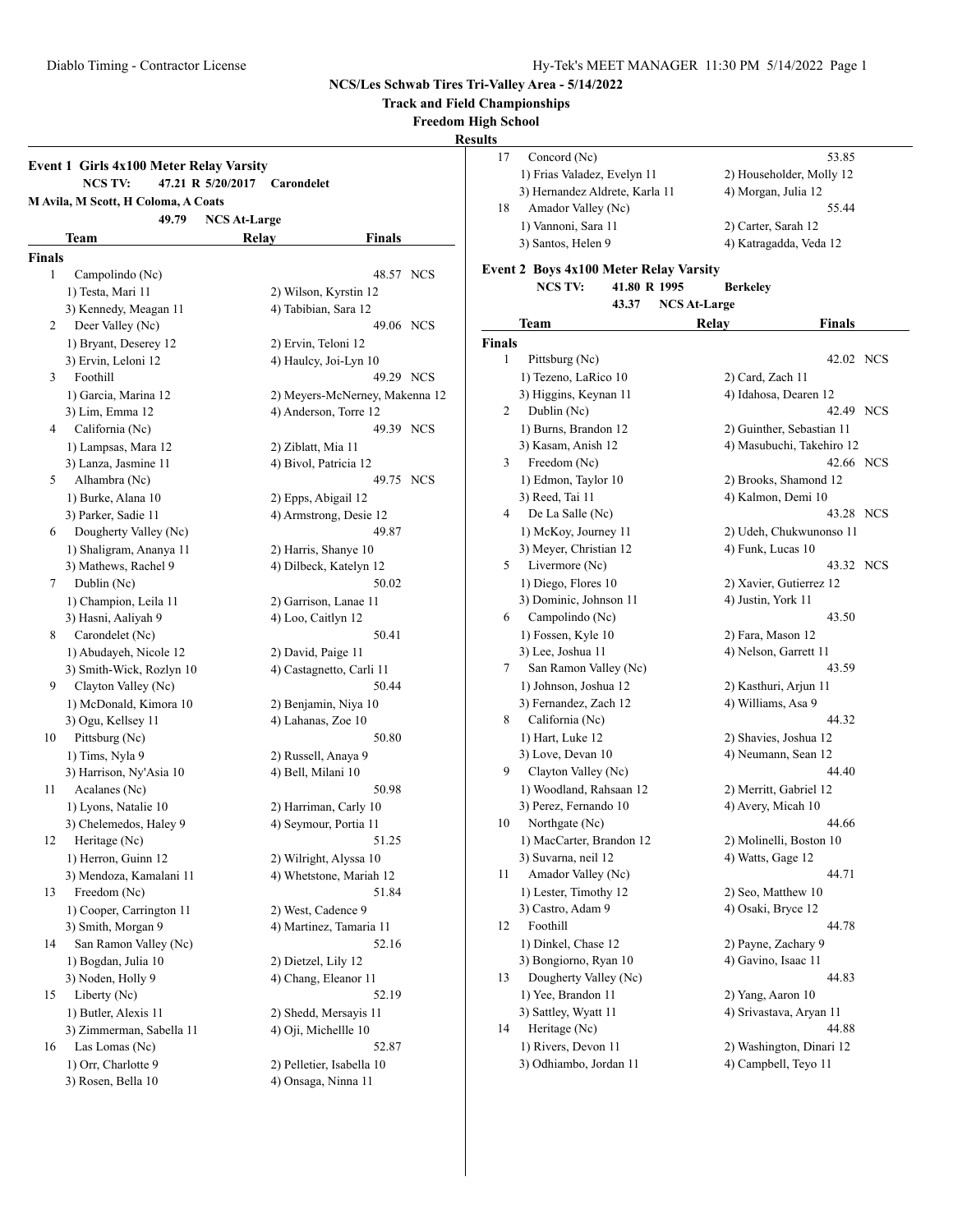**Track and Field Championships**

**Freedom High School**

**Results**

|     | Team                    | Relay              | <b>Finals</b>                     |
|-----|-------------------------|--------------------|-----------------------------------|
| 15  | Benicia (Nc)            |                    | 45.09                             |
|     | 1) Jordan, Stephen 10   |                    | 2) Harris, Simeon 12              |
|     | 3) Hubbard, Harrison 11 |                    | 4) Minnieweather Jr., Truedell 10 |
| 16  | Deer Valley (Nc)        |                    | 46.12                             |
|     | 1) Oluo, Chima 10       |                    | 2) Umozurike, Kel 10              |
|     | 3) Morankola, Semaj 11  |                    | 4) Craven, Lorenzo 9              |
| 17  | Acalanes (Nc)           |                    | 52.38                             |
|     | 1) Torres, Ethan 11     | 2) Kuhner, Paul 10 |                                   |
|     | 3) Rogers, Trevor 10    |                    | 4) Bielawski, Kyle 11             |
| --- | Concord (Nc)            |                    | DO                                |
|     | 1) Harris, Willie 10    |                    | 2) Harris, William 10             |
|     | 3) Beam, Monte 10       |                    | 4) Tranate, Mycho 10              |

### **Event 3 Girls 1600 Meter Run Varsity**

**NCS TV: 4:49.70 R 1996 Kristen Gordon 5:09.42 NCS At-Large**

|                | 5:09.42            | <b>NCS At-Large</b> |               |             |  |
|----------------|--------------------|---------------------|---------------|-------------|--|
|                | Name               |                     | Yr School     | Finals      |  |
| <b>Finals</b>  |                    |                     |               |             |  |
| 1              | Binder, Sally      | 11                  | Monte Vista   | 5:07.55 NCS |  |
| $\overline{2}$ | Buckley, Ellie     | 11                  | Campolindo    | 5:11.54     |  |
| 3              | Guinn, Rylee       | 11                  | Liberty       | 5:12.09     |  |
| $\overline{4}$ | Chavez, Madison    | 12                  | California    | 5:12.25     |  |
| 5              | Melcher, Elizabeth | 12                  | Granada       | 5:14.34     |  |
| 6              | McCarthy, Ella     | 12                  | Amador Valle  | 5:15.60     |  |
| 7              | Edwards, Gabriella | 10                  | Granada       | 5:16.01     |  |
| 8              | Garrett, Clair     | 12                  | Las Lomas     | 5:17.16     |  |
| 9              | Turns, Allie       | 9                   | Monte Vista   | 5:22.57     |  |
| 10             | Tavella, Sofia     | 12                  | San Ramon Va  | 5:22.65     |  |
| 11             | Alviz, Isabella    | 12                  | College Park  | 5:24.31     |  |
| 12             | Gowda, Medha       | 11                  | Dublin        | 5:25.74     |  |
| 13             | Pullen, Sloan      | 9                   | Campolindo    | 5:26.38     |  |
| 14             | Yee, Megan         | 10                  | Acalanes (Nc) | 5:26.62     |  |
| 15             | Kopper, Ella       | 10                  | Northgate     | 5:27.48     |  |
| 16             | Foxworthy, Kendall | 10                  | Carondelet    | 5:28.14     |  |
| 17             | Marquez, Maia      | 12                  | Dublin        | 5:30.24     |  |
| 18             | Small, Taya        | 12                  | Amador Valle  | 5:30.87     |  |
| 19             | Sauder, Kerrigan   | 9                   | Granada       | 5:31.37     |  |
| 20             | Jennings, Tessa    | 10                  | Amador Valle  | 5:31.80     |  |
| 21             | Wisely, Kylie      | 9                   | Heritage      | 5:32.39     |  |
| 22             | Redman, Sarah      | 10                  | Liberty       | 5:34.39     |  |
| 23             | Searls, Renae      | 10                  | Alhambra (Nc) | 5:35.61     |  |
| 24             | Espinoza, Valeria  | 11                  | Heritage      | 5:39.82     |  |

## **Event 4 Boys 1600 Meter Run Varsity**

**NCS TV: 4:07.99 R 5/24/2014 Tyler Olson**

|        | <b>NCS At-Large</b><br>4:23.82 |  |                 |               |  |
|--------|--------------------------------|--|-----------------|---------------|--|
|        | <b>Name</b>                    |  | Yr School       | <b>Finals</b> |  |
| Finals |                                |  |                 |               |  |
|        | Lamoureux, Alex                |  | 11 College Park | 4:18.96 NCS   |  |
| 2      | Miller, Ethan                  |  | 11 Monte Vista  | 4:19.31 NCS   |  |
|        | Patel, Asher                   |  | 10 Miramonte    | 4:20.41 NCS   |  |
| 4      | Lodewick, Alexander            |  | 11 Campolindo   | 4:20.61 NCS   |  |
| 5      | DePiero, Dominic               |  | 12 Heritage     | 4:21.25 NCS   |  |

| $\cdot$ |                   |    |               |         |            |
|---------|-------------------|----|---------------|---------|------------|
| 6       | Woolery, James    | 12 | Heritage      | 4:21.65 | <b>NCS</b> |
| 7       | Gurusamy, Dheeraj | 11 | Granada       | 4:21.90 | <b>NCS</b> |
| 8       | Singh, Eshaan     | 10 | Granada       | 4:21.97 | <b>NCS</b> |
| 9       | Wijesekara, Bryce | 11 | California    | 4:23.47 | <b>NCS</b> |
| 10      | Foster, Carson    | 12 | San Ramon Va  | 4:24.53 |            |
| 11      | Soriano, Farin    | 11 | Granada       | 4:29.44 |            |
| 12      | Turpin, Cole      | 12 | Dublin        | 4:29.91 |            |
| 13      | Solari, Alan      | 11 | Clayton Vall  | 4:31.07 |            |
| 14      | Messer, Daniel    | 10 | Clayton Vall  | 4:33.65 |            |
| 15      | Gober, Daniel     | 12 | Deer Valley   | 4:35.02 |            |
| 16      | Walker, Alex      | 11 | Clayton Vall  | 4:36.13 |            |
| 17      | Knisley, Nicholas | 10 | Northgate     | 4:37.01 |            |
| 18      | Salmon, Quinn     | 11 | San Ramon Va  | 4:37.65 |            |
| 19      | Martinez, Daniel  | 10 | Clayton Vall  | 4:38.97 |            |
| 20      | Allan, Tyler      | 11 | Alhambra (Nc) | 4:39.17 |            |
| 21      | Farzan, Logan     | 10 | Acalanes (Nc) | 4:39.28 |            |
| 22      | Erickson, Wyatt   | 12 | Freedom       | 4:40.20 |            |
| 23      | Webster, Blake    | 11 | Campolindo    | 4:43.00 |            |
| 24      | Dube, Ryan        | 12 | California    | 4:43.76 |            |
|         |                   |    |               |         |            |

#### **Event 5 Girls 100 Meter Hurdles Varsity**

# **NCS TV: 13.86 R 5/23/2015 Mecca Mcglaston**

| 16.14 | <b>NCS At-Large</b> |
|-------|---------------------|
|-------|---------------------|

|                | Name                       |    | Yr School     | <b>Finals</b> |            |
|----------------|----------------------------|----|---------------|---------------|------------|
| <b>Finals</b>  |                            |    |               |               |            |
| $\mathbf{1}$   | Testa, Mari                | 11 | Campolindo    | 14.85 NCS     |            |
| 2              | Lampsas, Mara              | 12 | California    | 15.26         | <b>NCS</b> |
| 3              | Herron, Guinn              | 12 | Heritage      | 15.73 NCS     |            |
| $\overline{4}$ | Chen, Michelle             | 12 | Dublin        | 15.76         | <b>NCS</b> |
| 5              | Russell, Anaya             | 9  | Pittsburg     | 15.77 NCS     |            |
| 6              | Garrison, Lanae            | 11 | <b>Dublin</b> | 15.80         | <b>NCS</b> |
| 7              | Mclemore, Kimora           | 11 | Heritage      | 16.30 2.6     |            |
| 8              | Lim, Emma                  | 12 | Foothill      | 16.50 0.8     |            |
| 9              | Okwudiafor Johnson, Rachel | 11 | Dublin        | 17.16 0.8     |            |
| 10             | Tims, Nyla                 | 9  | Pittsburg     | 17.16 0.8     |            |
| 11             | Garcia, Ileanna            | 12 | Clayton Vall  | 17.29 2.5     |            |
| 12             | Mays, Paige                | 12 | Miramonte     | 17.31 2.5     |            |
| 13             | Chang, Eleanor             | 11 | San Ramon Va  | 17.58 0.8     |            |
| 14             | Carlson, Finn              | 10 | Northgate     | 17.59 0.8     |            |
| 15             | Hardesty, Olivia           | 12 | Granada       | 17.84 0.8     |            |
| 16             | Khoury, Alexandra          | 12 | Granada       | 17.95 2.5     |            |
| 17             | Dang, Lauren               | 11 | Ygnacio Vall  | 18.06 0.8     |            |
| 18             | DeMello, Kira              | 11 | Granada       | 18.24 0.8     |            |
| 19             | Wright, Haley              | 12 | Granada       | 18.62 2.5     |            |
| 20             | Harris, Reece              | 12 | Miramonte     | 18.70 2.5     |            |
| 21             | Hall, Keneyia              | 10 | Deer Valley   | 18.98 2.5     |            |
| 22             | Christy, Ashleigh          | 12 | Clayton Vall  | 22.29 2.6     |            |
| ---            | Hahn, Sydney               | 12 | Granada       |               | FS 2.5     |

## **Event 6 Boys 110 Meter Hurdles Varsity**

| <b>NCS TV:</b> | 13.85 R 2006 | <b>David Klech</b> |
|----------------|--------------|--------------------|
|                |              |                    |

|                 | 15.53 NCS At-Large |               |
|-----------------|--------------------|---------------|
| <b>Name</b>     | Yr School          | <b>Finals</b> |
| Finals          |                    |               |
| Trucks, Anthony | 12 DeLaSalle       | 14.37 NCS     |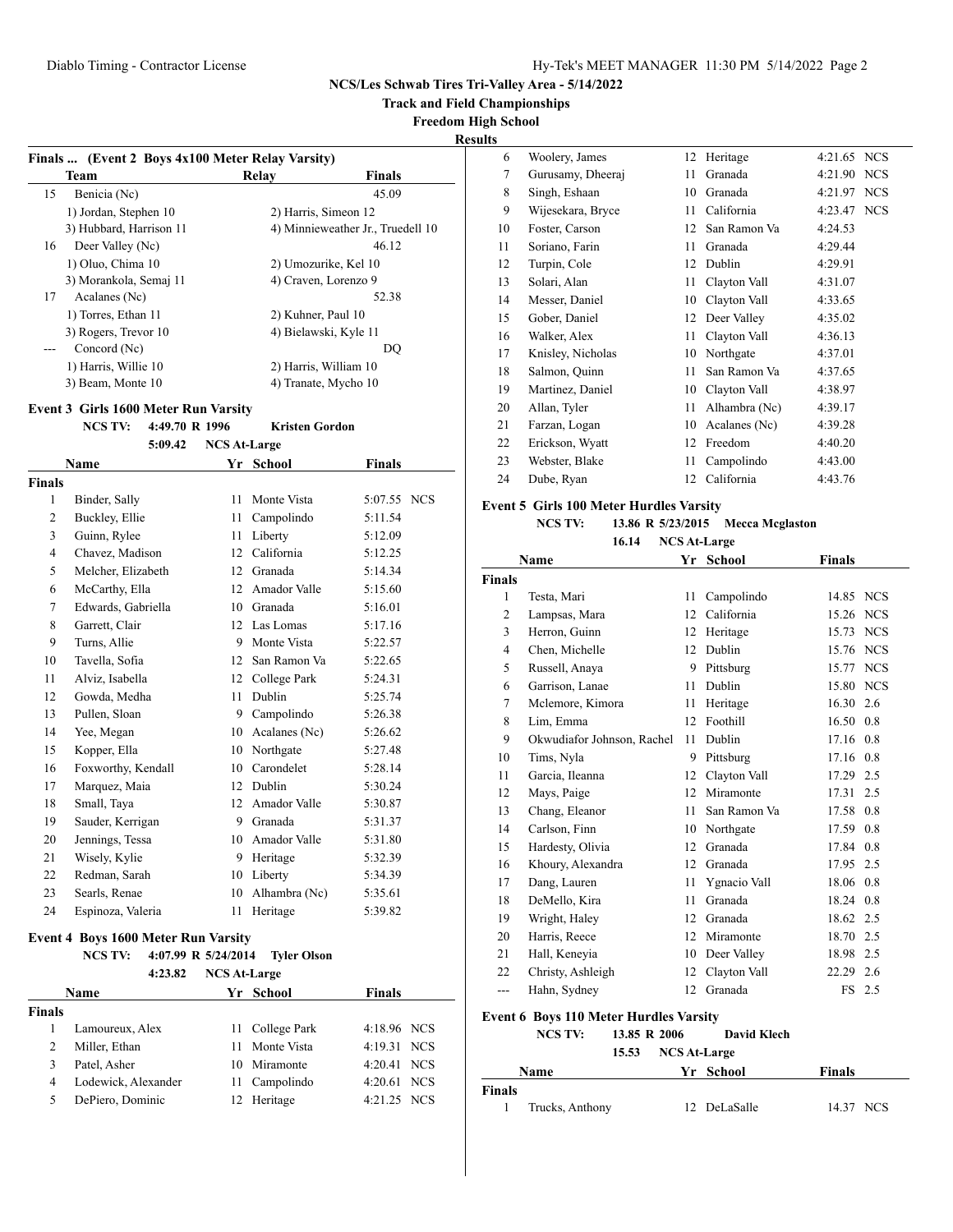**Track and Field Championships**

## **Freedom High School**

**Results**

| Finals  (Event 6 Boys 110 Meter Hurdles Varsity) |                   |    |               |               |            |
|--------------------------------------------------|-------------------|----|---------------|---------------|------------|
|                                                  | Name              | Yr | <b>School</b> | Finals        |            |
| $\overline{c}$                                   | Kasam, Anish      | 12 | Dublin        | 14.38 NCS     |            |
| 3                                                | Wright, Adam      | 12 | Monte Vista   | 14.41         | <b>NCS</b> |
| $\overline{4}$                                   | Tezeno, LaRico    | 10 | Pittsburg     | 15.60         | 0.8        |
| 5                                                | Udeh, Chukwunonso | 11 | DeLaSalle     | 16.26         | 0.8        |
| 6                                                | Oledan, Jacob     | 12 | DeLaSalle     | 16.26 0.8     |            |
| 7                                                | Dinkel, Chase     | 12 | Foothill      | 16.29         | 0.8        |
| 8                                                | Malmquist, Evan   | 12 | Acalanes (Nc) | 16.49         | 0.8        |
| 9                                                | Kwan, Seth        | 11 | Dublin        | $17.13 - 1.5$ |            |
| 10                                               | Lazon, Matias     | 12 | California    | $17.22 - 1.5$ |            |
| 11                                               | Dunne, Jack       | 11 | Acalanes (Nc) | 17.31         | 1.8        |
| 12                                               | Peddi, Arnesh     | 11 | Dougherty Va  | $17.38 - 1.5$ |            |
| 13                                               | Lucero, Evan      | 11 | Amador Valle  | 17.47         | $-1.5$     |
| 14                                               | Brissett, Charles | 10 | Heritage      | 17.67         | $-1.5$     |
| 15                                               | Ahearn, Quinn     | 11 | Campolindo    | 17.83         | 1.8        |
| 16                                               | Fidone, Giovanni  | 11 | Amador Valle  | 17.95         | 1.8        |
| 17                                               | Benedetto, Guyvin | 12 | College Park  | 17.96         | 1.8        |
| 18                                               | Sairy, Shriyans   | 12 | Dougherty Va  | 18.07         | $-1.5$     |
| 19                                               | Kuhner, Michael   | 12 | Acalanes (Nc) | 18.18         | 1.8        |
| 20                                               | Whipple, Sam      | 11 | Campolindo    | 18.65         | 1.8        |
| 21                                               | Jones, Mason      | 10 | Alhambra (Nc) | 19.29         | 1.8        |
| 22                                               | Adamos, Aaron     | 9  | Dublin        | $19.93 - 1.5$ |            |
| 23                                               | Phung, Vincent    | 12 | Deer Valley   | 20.54         | 1.8        |

## **Event 7 Girls 400 Meter Dash Varsity**

**NCS TV: 54.80 R 2010 Chizoba Okodogbe**

|               | 58.88              | <b>NCS At-Large</b> |               |                     |
|---------------|--------------------|---------------------|---------------|---------------------|
|               | Name               | Yr                  | <b>School</b> | <b>Finals</b>       |
| <b>Finals</b> |                    |                     |               |                     |
| 1             | Lahanas, Zoe       | 10                  | Clayton Vall  | <b>NCS</b><br>57.86 |
| 2             | Tabibian, Sara     | 12                  | Campolindo    | 58.19 NCS           |
| 3             | Nelson, Sabrina    | 12                  | Foothill      | 59.51               |
| 4             | Miller, Cate       | 9                   | Monte Vista   | 59.99               |
| 5             | Ziblatt, Mia       | 11                  | California    | 60.17               |
| 6             | Kennedy, Meagan    | 11                  | Campolindo    | 60.32               |
| 7             | Chatter, Victoria  | 9                   | Miramonte     | 60.46               |
| 8             | Gilbert, Madelyn   | 12                  | Monte Vista   | 60.56               |
| 9             | Swanson, Mary      | 12                  | Northgate     | 60.94               |
| 10            | Rogers, Sabrina    | 12                  | Heritage      | 61.23               |
| 11            | Orr. Charlotte     | 9                   | Las Lomas     | 61.30               |
| 12            | Galvez, Kayla      | 12                  | Foothill      | 61.57               |
| 13            | Moriyama, Isabella | 9                   | Monte Vista   | 61.58               |
| 14            | Enoru, Eden        | 9                   | Heritage      | 62.04               |
| 15            | Shaligram, Ananya  | 11                  | Dougherty Va  | 62.62               |
| 16            | Zimmerman, Sabella | 11                  | Liberty       | 62.68               |
| 17            | Van Horn, Claire   | 11                  | Foothill      | 62.85               |
| 18            | Williams, Camille  | 10                  | Heritage      | 63.26               |
| 19            | McDonald, Kimora   | 10                  | Clayton Vall  | 63.58               |
| 20            | Espino, Katelyn    | 10                  | Foothill      | 63.84               |

|               | <b>NCS TV:</b>    | 47.64 R 2006 |                     | David Klech  |               |
|---------------|-------------------|--------------|---------------------|--------------|---------------|
|               |                   | 50.15        | <b>NCS At-Large</b> |              |               |
|               | Name              |              | Yr                  | School       | <b>Finals</b> |
| <b>Finals</b> |                   |              |                     |              |               |
| 1             | Franco, Alexander |              | 11                  | Dublin       | 50.21         |
| 2             | Fara, Mason       |              | 12                  | Campolindo   | 50.35         |
| 3             | Yara, Manogya     |              | 12                  | Dublin       | 50.59         |
| 4             | Hagedorn, John    |              | 12                  | Northgate    | 50.65         |
| 5             | Meyer, Christian  |              | 12                  | DeLaSalle    | 50.67         |
| 6             | Rajoura, Ranveer  |              | 10                  | Foothill     | 50.71         |
| 7             | Maldonado, Jordan |              | 11                  | Heritage     | 50.72         |
| 8             | Ombougno, Morel   |              | 12                  | Heritage     | 50.88         |
| 9             | Srivastava, Aryan |              | 11                  | Dougherty Va | 51.47         |
| 10            | Bean, Noah        |              | 12                  | Antioch      | 51.52         |
| 11            | Leslie, Aiden     |              | 12                  | Monte Vista  | 51.58         |
| 12            | Hubbard, Harrison |              | 11                  | Benicia      | 51.64         |
| 13            | McPherson, Declan |              | 11                  | Amador Valle | 51.79         |
| 14            | Christy, Ryan     |              | 10                  | Clayton Vall | 51.87         |
| 15            | Afonine, Lev      |              | 12                  | College Park | 52.06         |
| 16            | Neumann, Sean     |              | 12                  | California   | 52.23         |
| 17            | Yara, Manyu       |              | 11                  | Dublin       | 52.35         |
| 18            | Green, Jordan     |              | 9                   | Heritage     | 52.70         |
| 19            | Rosenbaum, Kai    |              | 11                  | Las Lomas    | 52.72         |
| 20            | Payne, Zachary    |              | 9                   | Foothill     | 52.76         |
| 21            | Moore, Connor     |              | 11                  | College Park | 52.76         |
| 22            | Edwards, Tim      |              | 9                   | Pittsburg    | 52.98         |
|               |                   |              |                     |              |               |

## **Event 9 Girls 100 Meter Dash Varsity**

**NCS TV: 11.60 R 5/11/2019 Chinyere Okoro**

| Name           |                             |    | Yr School     | Finals        |        |
|----------------|-----------------------------|----|---------------|---------------|--------|
| <b>Finals</b>  |                             |    |               |               |        |
| 1              | Harris, Shanye              | 10 | Dougherty Va  | 12.20 NCS     |        |
| $\overline{c}$ | Testa, Mari                 | 11 | Campolindo    | 12.27 NCS     |        |
| 3              | Bryant, Deserey             | 12 | Deer Valley   | 12.31 NCS     |        |
| $\overline{4}$ | Champion, Leila             | 11 | Dublin        | 12.39 NCS     |        |
| 5              | Anderson, Torre             | 12 | Foothill      | $12.52 -0.6$  |        |
| 6              | Armstrong, Desie            | 12 | Alhambra (Nc) | $12.59 +0.0$  |        |
| 7              | Meyers-McNerney, Makenna 12 |    | Foothill      | 12.63         | $+0.0$ |
| 8              | Ervin, Leloni               | 12 | Deer Valley   | 12.70         | $-0.6$ |
| 9              | Herron, Guinn               | 12 | Heritage      | 12.72         | $-0.6$ |
| 10             | Ervin, Teloni               | 12 | Deer Valley   | $12.73 +0.0$  |        |
| 11             | Smith, Morgan               | 9  | Freedom       | 12.74         | $-0.6$ |
| 12             | Bivol, Patricia             | 12 | California    | 12.93         | $+0.0$ |
| 13             | Hasni, Aaliyah              | 9  | Dublin        | 12.97         | 2.8    |
| 14             | Lum, Kiana                  | 12 | Amador Valle  | 12.97 2.8     |        |
| 15             | Burke, Alana                | 10 | Alhambra (Nc) | 13.02 2.8     |        |
| 16             | Dilbeck, Katelyn            | 12 | Dougherty Va  | 13.05 2.8     |        |
| 17             | Young Harriman, Carly       | 11 | Acalanes (Nc) | 13.07         | $+0.0$ |
| 18             | Mendoza, Meleana            | 11 | Heritage      | 13.14 2.8     |        |
| 19             | David, Paige                | 11 | Carondelet    | 13.15 2.8     |        |
| 20             | Ogu, Kellsey                | 11 | Clayton Vall  | $13.16 + 0.0$ |        |
| 21             | Lyons, Natalie              | 10 | Acalanes (Nc) | 13.17         | 2.8    |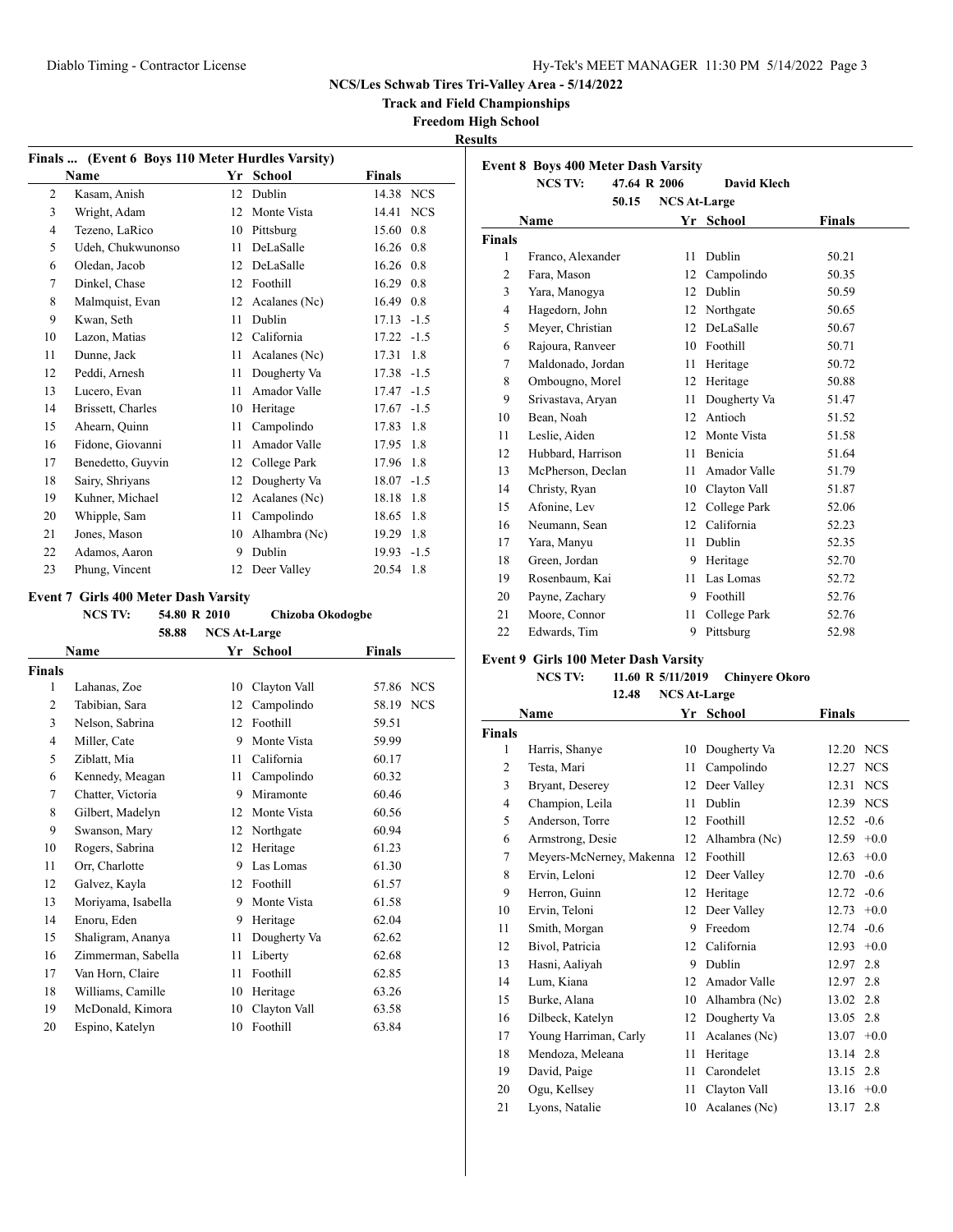**Track and Field Championships**

**Freedom High School**

**Results**

|    | Finals  (Event 9 Girls 100 Meter Dash Varsity) |             |               |
|----|------------------------------------------------|-------------|---------------|
|    | <b>Name</b>                                    | Yr School   | <b>Finals</b> |
| 22 | Alhgaffarr, Unique                             | 10 Antioch  | $13.20 +0.0$  |
| 23 | Onyeador, Anaya                                | 12 Heritage | $13.41 + 0.0$ |
| 24 | Whetstone, Mariah                              | 12 Heritage | 13.57 2.8     |

# **Event 10 Boys 100 Meter Dash Varsity**

 $\overline{\phantom{a}}$ 

**NCS TV: 10.64 R 2008 Taiwan Jones**

| 11.08<br><b>NCS At-Large</b> |                             |    |               |                     |  |  |  |
|------------------------------|-----------------------------|----|---------------|---------------------|--|--|--|
|                              | <b>Name</b>                 | Yr | <b>School</b> | <b>Finals</b>       |  |  |  |
| <b>Finals</b>                |                             |    |               |                     |  |  |  |
| 1                            | Kuhner, Paul                | 10 | Acalanes (Nc) | 10.77<br><b>NCS</b> |  |  |  |
| $\overline{2}$               | Card, Zach                  | 11 | Pittsburg     | 10.78<br><b>NCS</b> |  |  |  |
| 3                            | Burns, Brandon              | 12 | Dublin        | <b>NCS</b><br>10.88 |  |  |  |
| 4                            | Idahosa, Dearen             | 12 | Pittsburg     | <b>NCS</b><br>10.89 |  |  |  |
| 5                            | Masubuchi, Takehiro         | 12 | Dublin        | 10.97 NCS           |  |  |  |
| 6                            | Bielawski, Kyle             | 11 | Acalanes (Nc) | 11.01<br><b>NCS</b> |  |  |  |
| 7                            | Higgins, Keynan             | 11 | Pittsburg     | <b>NCS</b><br>11.03 |  |  |  |
| 8                            | Brooks, Shamond             | 12 | Freedom       | 11.03<br><b>NCS</b> |  |  |  |
| 9                            | Udeh, Chukwunonso           | 11 | DeLaSalle     | <b>NCS</b><br>11.03 |  |  |  |
| 9                            | Fernandez, Zach             | 12 | San Ramon Va  | <b>NCS</b><br>11.03 |  |  |  |
| 11                           | Avery, Micah                | 10 | Clayton Vall  | 11.11<br>$-1.6$     |  |  |  |
| 12                           | Nelson, Garrett             | 11 | Campolindo    | 11.17<br>1.3        |  |  |  |
| 13                           | Torres, Ethan               | 11 | Acalanes (Nc) | 11.18<br>2.0        |  |  |  |
| 14                           | Carroll, Zachary            | 12 | Heritage      | $-1.6$<br>11.19     |  |  |  |
| 15                           | Lester, Timothy             | 12 | Amador Valle  | 1.3<br>11.20        |  |  |  |
| 16                           | Minnieweather Jr., Truedell | 10 | Benicia       | 11.25<br>1.3        |  |  |  |
| 17                           | Watts, Gage                 | 12 | Northgate     | 2.0<br>11.33        |  |  |  |
| 18                           | Justin, York                | 11 | Livermore     | 11.37<br>2.0        |  |  |  |
| 19                           | McKoy, Journey              | 11 | DeLaSalle     | 11.40<br>2.0        |  |  |  |
| 20                           | Hart, Luke                  | 12 | California    | 1.3<br>11.44        |  |  |  |
| 21                           | Dominic, Johnson            | 11 | Livermore     | 11.44<br>2.0        |  |  |  |

#### **Event 11 Girls 800 Meter Run Varsity**

**NCS TV: 2:07.59 R 5/20/2017 Alyssa Brewer**

| 2:21.30<br><b>NCS At-Large</b> |                         |    |               |                       |  |  |
|--------------------------------|-------------------------|----|---------------|-----------------------|--|--|
|                                | Name                    |    | Yr School     | <b>Finals</b>         |  |  |
| Finals                         |                         |    |               |                       |  |  |
| 1                              | Denver, Kylee           | 12 | Freedom       | 2:17.35<br><b>NCS</b> |  |  |
| $\overline{c}$                 | Chisar, Jessica         | 11 | College Park  | 2:18.40<br><b>NCS</b> |  |  |
| 3                              | DeMartini, Mary         | 11 | Carondelet    | 2:18.96 NCS           |  |  |
| $\overline{4}$                 | Yee, Lauren             | 12 | Acalanes (Nc) | 2:20.50<br><b>NCS</b> |  |  |
| 5                              | Ruckmann-Barnes, Evelyn | 10 | Granada       | 2:20.99<br><b>NCS</b> |  |  |
| 6                              | Yee, Megan              | 10 | Acalanes (Nc) | 2:21.49               |  |  |
| 7                              | Dolan, Peyton           | 10 | Monte Vista   | 2:21.60               |  |  |
| 8                              | Guinn, Rylee            | 11 | Liberty       | 2:21.69               |  |  |
| 9                              | Barron, Jana            | 10 | Granada       | 2:22.93               |  |  |
| 10                             | Espino, Katelyn         | 10 | Foothill      | 2:22.99               |  |  |
| 11                             | Addison, Jayla          | 10 | Carondelet    | 2:23.24               |  |  |
| 12                             | Bennett, Skylar         | 10 | Clayton Vall  | 2:23.50               |  |  |
| 13                             | Riley, Kate             | 12 | Miramonte     | 2:24.18               |  |  |
| 14                             | Pettersson, Erika       | 10 | Amador Valle  | 2:24.61               |  |  |
| 15                             | Taylor, Marlo           | 12 | College Park  | 2:25.32               |  |  |
| 16                             | Foxworthy, Kendall      | 10 | Carondelet    | 2:26.15               |  |  |
| 17                             | Versteeg, Dahlia        | 11 | Amador Valle  | 2:27.76               |  |  |

| .  |                   |    |                 |         |
|----|-------------------|----|-----------------|---------|
| 18 | Crabtree, Melanie |    | 11 Deer Valley  | 2:27.97 |
| 19 | Hatch, Emily      |    | 12 Campolindo   | 2:30.39 |
| 20 | Powell, Cameron   |    | 9 Acalanes (Nc) | 2:31.88 |
| 21 | Vorhauer, Jillian |    | 11 Monte Vista  | 2:32.00 |
| 22 | Lnenicka, Mia     | 10 | Granada         | 2:33.24 |
| 23 | Costanza, Kate    | 11 | Liberty         | 2:35.07 |
|    |                   |    |                 |         |

## **Event 12 Boys 800 Meter Run Varsity**

**NCS TV: 1:53.70 R 5/20/2017 Jett Charvet**

|                | <b>NCS At-Large</b><br>1:58.27 |    |               |               |  |  |
|----------------|--------------------------------|----|---------------|---------------|--|--|
|                | Name                           |    | Yr School     | <b>Finals</b> |  |  |
| <b>Finals</b>  |                                |    |               |               |  |  |
| 1              | Badcock, Shane                 | 11 | Dougherty Va  | 1:57.40 NCS   |  |  |
| $\overline{c}$ | Erickson, Wyatt                | 12 | Freedom       | 1:58.71       |  |  |
| 3              | Romant, Mason                  | 12 | Amador Valle  | 1:58.74       |  |  |
| 4              | Solari, Alan                   | 11 | Clayton Vall  | 1:58.75       |  |  |
| 5              | Morgon, Matthew                | 12 | Dublin        | 1:58.83       |  |  |
| 6              | Frederiksen, Jack              | 11 | Monte Vista   | 1:59.49       |  |  |
| 7              | Alm, Matthew                   | 12 | California    | 1:59.75       |  |  |
| 8              | Williams Jones, Leslie         | 12 | Dougherty Va  | 1:59.95       |  |  |
| 9              | Wong, Colin                    | 11 | Foothill      | 2:00.31       |  |  |
| 10             | Garcia, Diego                  | 12 | Dougherty Va  | 2:00.63       |  |  |
| 11             | Kazmierowski, Roan             | 12 | Miramonte     | 2:01.54       |  |  |
| 12             | Afonine, Lev                   | 12 | College Park  | 2:01.85       |  |  |
| 13             | Moore, Connor                  | 11 | College Park  | 2:02.16       |  |  |
| 14             | Fernandes, Alexandre           | 12 | Dougherty Va  | 2:02.23       |  |  |
| 15             | Walker, Alex                   | 11 | Clayton Vall  | 2:02.36       |  |  |
| 16             | Monette, Izak                  | 12 | Amador Valle  | 2:03.12       |  |  |
| 17             | Santhakumar, Sharva            | 12 | Dublin        | 2:03.89       |  |  |
| 18             | Tran, Adrian                   | 12 | Dublin        | 2:04.61       |  |  |
| 19             | Inocencio, Benjamin            | 11 | Monte Vista   | 2:04.62       |  |  |
| 20             | Hunt, Tyler                    | 11 | Acalanes (Nc) | 2:04.77       |  |  |
| 21             | Messer, Daniel                 | 10 | Clayton Vall  | 2:06.60       |  |  |
| 22             | Perez, Braulio                 | 11 | Antioch       | 2:08.13       |  |  |
| 23             | Bean, Noah                     | 12 | Antioch       | 2:08.22       |  |  |

#### **Event 13 Girls 300 Meter Hurdles Varsity**

**NCS TV: 43.96 R 5/11/2019 Taylor Weidinger**

**47.16 NCS At-Large**

|        | Name               | Yr | <b>School</b> | <b>Finals</b> |  |
|--------|--------------------|----|---------------|---------------|--|
| Finals |                    |    |               |               |  |
| 1      | Tabibian, Sara     | 12 | Campolindo    | 45.12 NCS     |  |
| 2      | Russell, Anaya     | 9  | Pittsburg     | 46.51 NCS     |  |
| 3      | Lim, Emma          | 12 | Foothill      | 46.63 NCS     |  |
| 4      | Testa, Mari        | 11 | Campolindo    | 47.11 NCS     |  |
| 5      | Lampsas, Mara      | 12 | California    | 47.52         |  |
| 6      | DeMello, Kira      | 11 | Granada       | 47.55         |  |
| 7      | McDonald, Kimora   | 10 | Clayton Vall  | 47.85         |  |
| 8      | Christy, Ashleigh  | 12 | Clayton Vall  | 47.90         |  |
| 9      | Chang, Eleanor     | 11 | San Ramon Va  | 48.98         |  |
| 10     | Mays, Paige        | 12 | Miramonte     | 49.63         |  |
| 11     | Garrison, Lanae    | 11 | Dublin        | 49.64         |  |
| 12     | Villanueva, Jasper | 11 | Heritage      | 49.74         |  |
| 13     | Mendoza, Meleana   | 11 | Heritage      | 49.80         |  |
| 14     | Casey, Morgan      | 10 | Las Lomas     | 49.82         |  |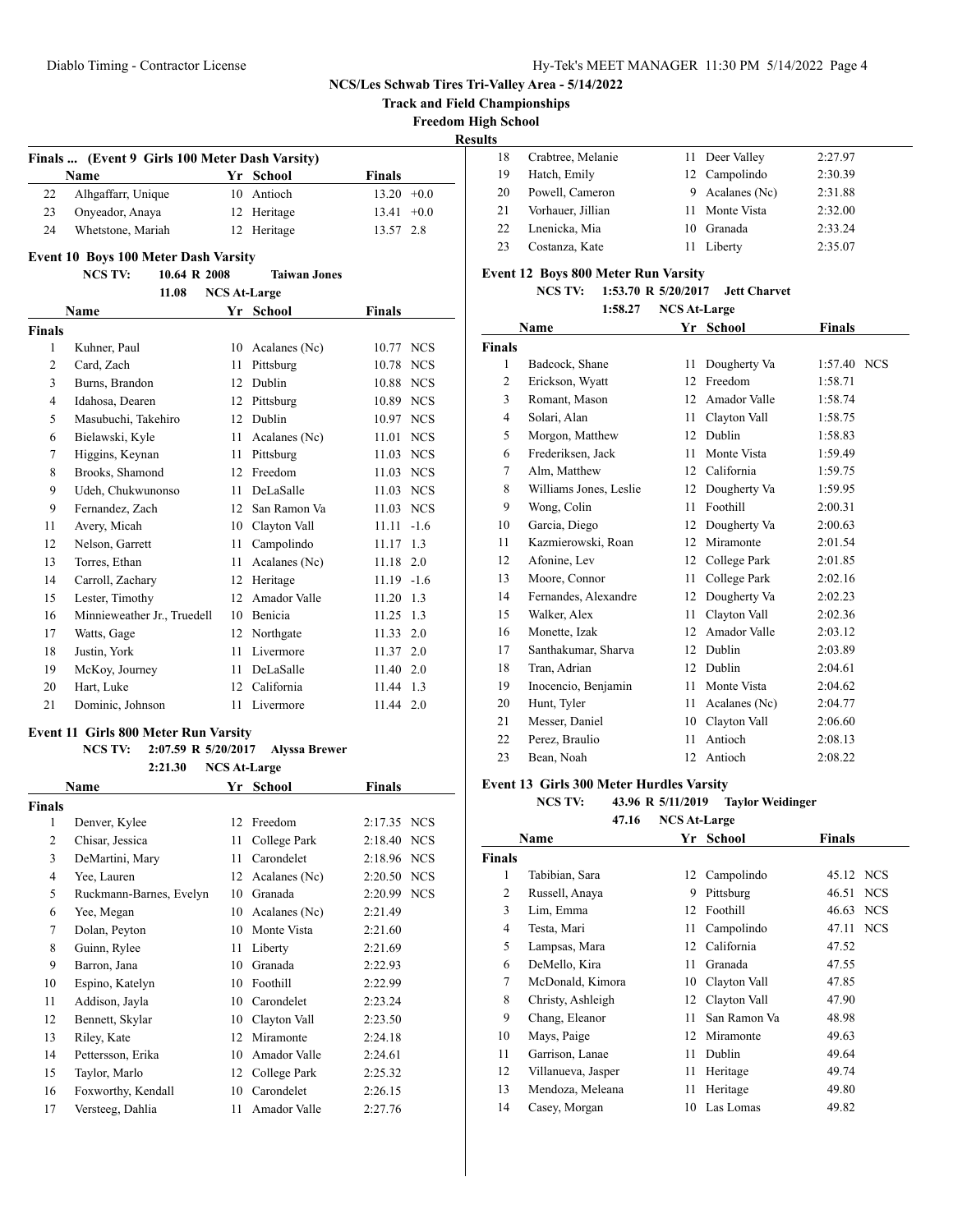**Track and Field Championships**

**Freedom High School**

**Results**

|    | Finals  (Event 13 Girls 300 Meter Hurdles Varsity) |                 |                  |               |
|----|----------------------------------------------------|-----------------|------------------|---------------|
|    | <b>Name</b>                                        | Yr              | School           | <b>Finals</b> |
| 15 | Leak, Jordyn                                       | 12 <sup>1</sup> | Granada          | 49.83         |
| 16 | Liu, Gisela                                        |                 | 12 Dougherty Va  | 50.15         |
| 17 | Castagnetto, Carli                                 |                 | 11 Carondelet    | 50.44         |
| 18 | Dote, Kiara                                        |                 | 12. Amador Valle | 50.48         |
| 19 | Arnswald, Charlotte                                | 11.             | Campolindo       | 50.57         |
| 20 | Kamble, Aditi                                      | 11              | Foothill         | 50.70         |
| 21 | Hall, Keneyia                                      | 10              | Deer Valley      | 50.70         |
| 22 | Chen, Michelle                                     | 12 <sup>1</sup> | Dublin           | 51.45         |
| 23 | Dang, Lauren                                       |                 | 11 Ygnacio Vall  | 52.97         |
| 24 | Wright, Haley                                      | 12.             | Granada          | 53.33         |

#### **Event 14 Boys 300 Meter Hurdles Varsity**

**NCS TV: 36.18 R 2005 David Klech**

|                | 40.82             | <b>NCS At-Large</b> |               |               |
|----------------|-------------------|---------------------|---------------|---------------|
|                | <b>Name</b>       | Yr                  | School        | <b>Finals</b> |
| <b>Finals</b>  |                   |                     |               |               |
| 1              | Kasam, Anish      | 12                  | Dublin        | 40.07 NCS     |
| 2              | Trucks, Anthony   | 12                  | DeLaSalle     | 40.88         |
| 3              | Tezeno, LaRico    | 10                  | Pittsburg     | 41.31         |
| $\overline{4}$ | Jordan, Elijah    | 12                  | Freedom       | 41.43         |
| 5              | Maldonado, Jordan | 11                  | Heritage      | 41.76         |
| 6              | Kwan, Seth        | 11                  | Dublin        | 42.91         |
| 7              | Lucero, Evan      | 11                  | Amador Valle  | 43.40         |
| 8              | Dinkel, Chase     | 12                  | Foothill      | 43.46         |
| 9              | Oledan, Jacob     | 12                  | DeLaSalle     | 43.51         |
| 10             | Gohres, Joshua    | 12                  | Acalanes (Nc) | 43.64         |
| 11             | Ahearn, Quinn     | 11                  | Campolindo    | 43.92         |
| 12             | Lazon, Matias     | 12                  | California    | 44.47         |
| 13             | Brissett, Charles | 10                  | Heritage      | 44.90         |
| 14             | Fan, Jason        | 10                  | Concord       | 44.97         |
| 15             | Kuhner, Michael   | 12                  | Acalanes (Nc) | 45.18         |
| 16             | Arnett, Nicholas  | 11                  | California    | 45.28         |
| 17             | Go, Isaac         | 11                  | Foothill      | 45.37         |
| 18             | Fidone, Giovanni  | 11                  | Amador Valle  | 45.60         |
| 19             | Green, Jordan     | 9                   | Heritage      | 46.24         |
| 20             | Wang, Justin      | 12                  | Campolindo    | 46.63         |
| 21             | Jack, Martin      | 12                  | Livermore     | 46.87         |
| 22             | Whipple, Sam      | 11                  | Campolindo    | 48.66         |
|                |                   |                     |               |               |

## **Event 15 Girls 200 Meter Dash Varsity**

# **NCS TV: 24.07 R 5/20/2017 Mikayla Scott**

| 25.69             |    |           |                                                                                                                                                            |                                                                                                      |
|-------------------|----|-----------|------------------------------------------------------------------------------------------------------------------------------------------------------------|------------------------------------------------------------------------------------------------------|
| Name              |    |           | <b>Finals</b>                                                                                                                                              |                                                                                                      |
|                   |    |           |                                                                                                                                                            |                                                                                                      |
| Bryant, Deserey   |    |           |                                                                                                                                                            |                                                                                                      |
| Champion, Leila   | 11 | Dublin    |                                                                                                                                                            |                                                                                                      |
| Chatter, Victoria | 9  | Miramonte |                                                                                                                                                            |                                                                                                      |
| Anderson, Torre   |    |           |                                                                                                                                                            |                                                                                                      |
| Wilson, Kyrstin   |    |           |                                                                                                                                                            |                                                                                                      |
| Harris, Shanye    |    |           |                                                                                                                                                            |                                                                                                      |
| Armstrong, Desie  |    |           |                                                                                                                                                            |                                                                                                      |
| Ervin, Teloni     |    |           |                                                                                                                                                            |                                                                                                      |
| Ervin. Leloni     | 12 |           | 25.88                                                                                                                                                      | 3.8                                                                                                  |
|                   |    |           | <b>NCS At-Large</b><br>Yr School<br>12 Deer Valley<br>12 Foothill<br>12 Campolindo<br>10 Dougherty Va<br>12 Alhambra (Nc)<br>12 Deer Valley<br>Deer Valley | 24.65 NCS<br>24.74 NCS<br>25.15 NCS<br>25.28 NCS<br>25.33 NCS<br>25.54 NCS<br>25.71 3.8<br>25.84 2.2 |

| ັ  |                    |    |                 |           |     |
|----|--------------------|----|-----------------|-----------|-----|
| 10 | Bivol, Patricia    |    | 12 California   | 26.39 2.2 |     |
| 11 | David, Paige       |    | 11 Carondelet   | 26.55 2.2 |     |
| 12 | Burke, Alana       | 10 | Alhambra (Nc)   | 26.56 2.2 |     |
| 13 | Wadleigh, Allison  | 11 | Heritage        | 26.63 1.5 |     |
| 14 | Gilbert, Madelyn   |    | 12 Monte Vista  | 26.68 2.2 |     |
| 15 | Hasni, Aaliyah     | 9  | Dublin          | 26.79 2.2 |     |
| 16 | Enoru, Eden        | 9  | Heritage        | 26.97 1.5 |     |
| 17 | Wilright, Alyssa   | 10 | Heritage        | 27.15 1.5 |     |
| 18 | Lahanas, Zoe       | 10 | Clayton Vall    | 27.22 2.2 |     |
| 19 | Swanson, Mary      |    | 12 Northgate    | 27.48 1.5 |     |
| 20 | Nelson, Sabrina    | 12 | <b>Foothill</b> | 27.50 1.5 |     |
| 21 | Benjamin, Niya     | 10 | Clayton Vall    | 27.68     | 1.5 |
| 22 | Branscomb, Amerrah | 10 | Freedom         | 27.86 1.5 |     |
| 23 | Onyeador, Anaya    | 12 | Heritage        | 27.98     | 1.5 |

## **Event 16 Boys 200 Meter Dash Varsity**

**NCS TV: 21.58 R 2001 Chris Costa 22.54 NCS At-Large**

| Name           |                             | Yr | <b>School</b>  | <b>Finals</b> |            |
|----------------|-----------------------------|----|----------------|---------------|------------|
| <b>Finals</b>  |                             |    |                |               |            |
| 1              | Card, Zach                  | 11 | Pittsburg      | 21.68 NCS     |            |
| $\overline{c}$ | Burns, Brandon              | 12 | Dublin         | 21.77         | <b>NCS</b> |
| 3              | Idahosa, Dearen             | 12 | Pittsburg      | 21.86         | <b>NCS</b> |
| 4              | Fara, Mason                 | 12 | Campolindo     | 21.93 NCS     |            |
| 5              | Higgins, Keynan             | 11 | Pittsburg      | 21.95         | <b>NCS</b> |
| 6              | Carroll, Zachary            | 12 | Heritage       | 22.03 NCS     |            |
| 7              | Minnieweather Jr., Truedell | 10 | <b>Benicia</b> | 22.11         | <b>NCS</b> |
| 8              | Rosenbaum, Kai              | 11 | Las Lomas      | 22.34 NCS     |            |
| 9              | Guinther, Sebastian         | 11 | Dublin         | 22.34 NCS     |            |
| 10             | Meyer, Christian            | 12 | DeLaSalle      | 22.40         | <b>NCS</b> |
| 11             | Nelson, Garrett             | 11 | Campolindo     | 22.52 NCS     |            |
| 12             | Benaouda, Mohammed          | 11 | Las Lomas      | 22.58         | 2.2        |
| 13             | Reed, Tai                   | 11 | Freedom        | 22.59 2.2     |            |
| 14             | Masubuchi, Takehiro         | 12 | Dublin         | $22.76 - 1.2$ |            |
| 15             | Honda, Caden                | 11 | Monte Vista    | $23.00 -1.2$  |            |
| 16             | Hubbard, Harrison           | 11 | Benicia        | 23.02         | 2.2        |
| 17             | Avery, Micah                | 10 | Clayton Vall   | 23.05         | 2.2        |
| 18             | Justin, York                | 11 | Livermore      | $23.07 -1.2$  |            |
| 19             | Watts, Gage                 | 12 | Northgate      | 23.21         | 2.2        |
| 20             | Bosica, Cole                | 12 | Monte Vista    | $23.36 -1.2$  |            |
| 21             | Odhiambo, Jordan            | 11 | Heritage       | 23.43         | $-1.2$     |
| 22             | King, Mykel                 | 11 | Pittsburg      | $23.45 -1.2$  |            |
| 23             | Molinelli, Boston           | 10 | Northgate      | $24.02 -1.2$  |            |
| 24             | Fontenot, Richard           | 11 | Freedom        | $24.17 - 1.2$ |            |
|                |                             |    |                |               |            |

### **Event 17 Girls 3200 Meter Run Varsity**

**NCS TV: 10:29.43 R 1996 Kristen Gordon**

**11:06.33 NCS At-Large**

| <b>Name</b>   |                 | Yr School      | <b>Finals</b> |  |
|---------------|-----------------|----------------|---------------|--|
| <b>Finals</b> |                 |                |               |  |
|               | Buckley, Ellie  | 11 Campolindo  | 11:15.94      |  |
| 2             | Volkmer, Shea   | 10 Campolindo  | 11:22.97      |  |
| 3             | Pogue, Kinsey   | 12 Monte Vista | 11:24.13      |  |
| 4             | Chavez, Madison | California     | 11:30.08      |  |
|               | Binder, Sally   | Monte Vista    | 11:34.64      |  |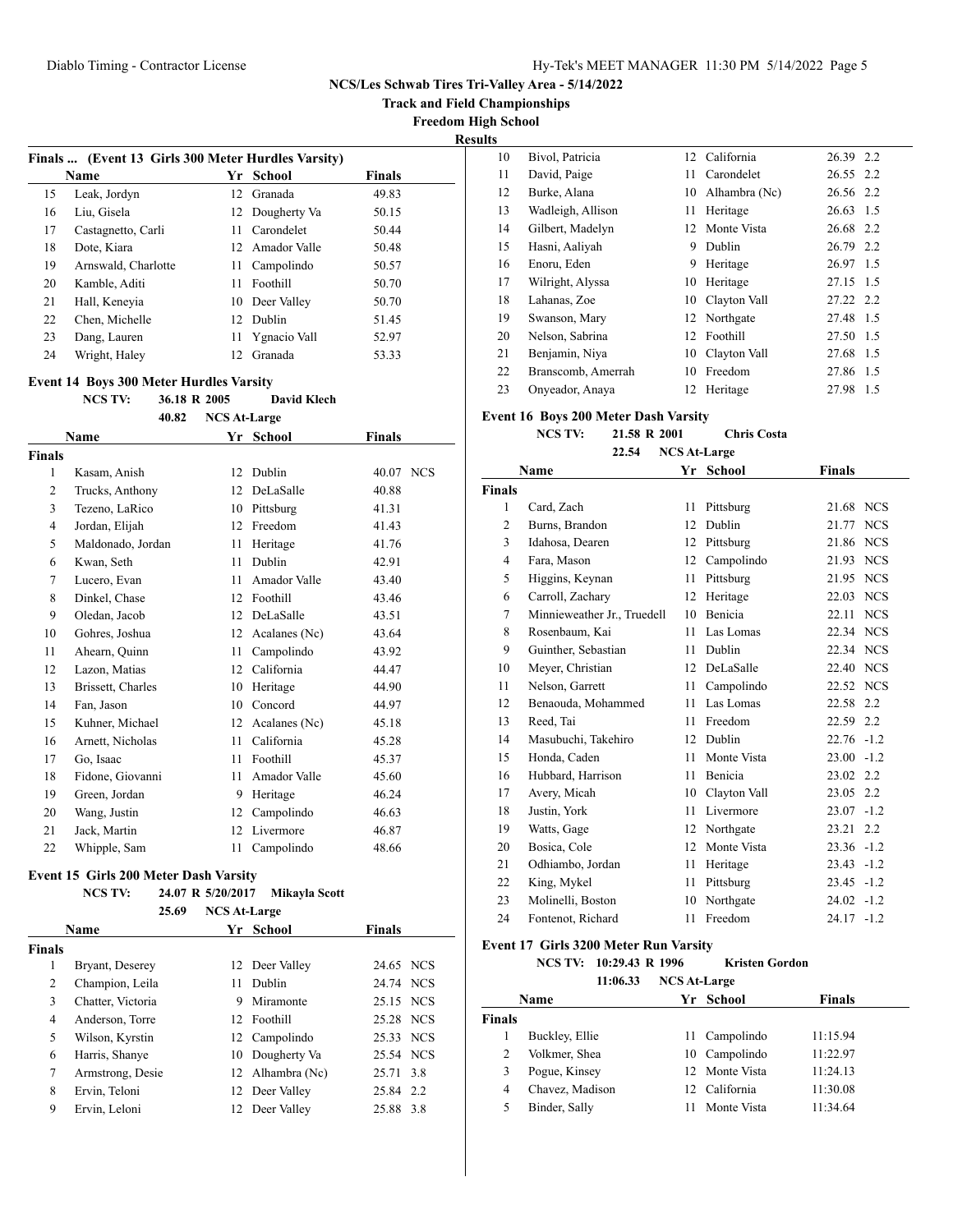**Track and Field Championships**

**Freedom High School**

**Results**

|    | Finals  (Event 17 Girls 3200 Meter Run Varsity) |    |              |               |  |  |  |  |
|----|-------------------------------------------------|----|--------------|---------------|--|--|--|--|
|    | Name                                            |    | Yr School    | <b>Finals</b> |  |  |  |  |
| 6  | Reed, Lindsey                                   | 12 | College Park | 11:35.67      |  |  |  |  |
| 7  | Lieben, Angeni                                  | 12 | Campolindo   | 11:45.44      |  |  |  |  |
| 8  | Sauder, Kerrigan                                | 9  | Granada      | 11:56.62      |  |  |  |  |
| 9  | Turns, Allie                                    | 9  | Monte Vista  | 11:57.02      |  |  |  |  |
| 10 | Gowda, Medha                                    | 11 | Dublin       | 12:07.90      |  |  |  |  |
| 11 | Alviz, Isabella                                 | 12 | College Park | 12:10.08      |  |  |  |  |
| 12 | Miyazawa, Ameri                                 | 12 | Dublin       | 12:11.28      |  |  |  |  |
| 13 | Small, Taya                                     | 12 | Amador Valle | 12:14.87      |  |  |  |  |
| 14 | Wisely, Kylie                                   | 9  | Heritage     | 12:19.74      |  |  |  |  |
| 15 | Marquez, Maia                                   | 12 | Dublin       | 12:24.17      |  |  |  |  |
| 16 | Miller, Emily                                   | 12 | San Ramon Va | 12:24.38      |  |  |  |  |
| 17 | Taylor, Marlo                                   | 12 | College Park | 12:26.50      |  |  |  |  |
| 18 | Melcher, Elizabeth                              | 12 | Granada      | 12:35.34      |  |  |  |  |
| 19 | Hernandez, Gabriella                            | 11 | Pittsburg    | 12:40.07      |  |  |  |  |
| 20 | Espinoza, Valeria                               | 11 | Heritage     | 12:47.39      |  |  |  |  |
| 21 | Redman, Sarah                                   | 10 | Liberty      | 13:01.05      |  |  |  |  |
|    | McCool, Caroline                                | 11 | Campolindo   | <b>DNF</b>    |  |  |  |  |
|    |                                                 |    |              |               |  |  |  |  |

# **Event 18 Boys 3200 Meter Run Varsity**

**NCS TV: 9:13.71 R 5/24/2014 Blair Hurlock 9:26.05 NCS At-Large**

|                | 9:26.05             | <b>NCS At-Large</b> |              |             |  |
|----------------|---------------------|---------------------|--------------|-------------|--|
|                | Name                |                     | Yr School    | Finals      |  |
| <b>Finals</b>  |                     |                     |              |             |  |
| 1              | Richards, Andrew    | 11                  | Dougherty Va | 9:25.03 NCS |  |
| $\overline{2}$ | Trampe, Daniel      | 12                  | Dublin       | 9:26.54     |  |
| 3              | Gomez, Oscar        | 12                  | DeLaSalle    | 9:28.05     |  |
| $\overline{4}$ | Loughery, John      | 12                  | Monte Vista  | 9:28.16     |  |
| 5              | Patel, Asher        | 10                  | Miramonte    | 9:35.31     |  |
| 6              | Lodewick, Alexander | 11                  | Campolindo   | 9:37.65     |  |
| 7              | Manjrekar, Sharvin  | 12                  | Dublin       | 9:41.34     |  |
| 8              | Manley, Liam        | 11                  | Granada      | 9:42.53     |  |
| 9              | Gurusamy, Dheeraj   | 11                  | Granada      | 9:47.63     |  |
| 10             | Manesh, Nathan      | 11                  | Dublin       | 9:54.10     |  |
| 11             | Turpin, Cole        | 12                  | Dublin       | 9:56.10     |  |
| 12             | Lamoureux, Alex     | 11                  | College Park | 10:00.88    |  |
| 13             | Bromley, Erik       | 10                  | Granada      | 10:05.62    |  |
| 14             | Pullen, Rhys        | 12                  | Campolindo   | 10:08.15    |  |
| 15             | Singh, Eshaan       | 10                  | Granada      | 10:09.02    |  |
| 16             | Turpin, Joshua      | 12                  | Dublin       | 10:10.51    |  |
| 17             | Woolery, James      | 12                  | Heritage     | 10:12.04    |  |
| 18             | McGhee, Connor      | 11                  | Campolindo   | 10:12.09    |  |
| 19             | Morgon, Matthew     | 12                  | Dublin       | 10:12.24    |  |
| 20             | Webster, Blake      | 11                  | Campolindo   | 10:12.56    |  |
| 21             | Baptista, Dylan     | 11                  | Liberty      | 10:17.22    |  |
| 22             | Gober, Daniel       | 12                  | Deer Valley  | 10:18.83    |  |
| 23             | DePiero, Dominic    | 12                  | Heritage     | 10:35.98    |  |
| 24             | Carpenter, Kenny    | 11                  | San Ramon Va | 10:50.98    |  |
|                |                     |                     |              |             |  |

| <b>Event 19 Girls 4x400 Meter Relay Varsity</b><br><b>NCS TV:</b><br>3:50.91 R 5/23/2015<br>Carondelet |                                                |                                               |             |  |  |  |  |
|--------------------------------------------------------------------------------------------------------|------------------------------------------------|-----------------------------------------------|-------------|--|--|--|--|
| M Scott, J Ruotolo, M Avila, A Avina                                                                   |                                                |                                               |             |  |  |  |  |
| <b>NCS At-Large</b><br>4:04.58                                                                         |                                                |                                               |             |  |  |  |  |
|                                                                                                        | Team                                           | Relay                                         | Finals      |  |  |  |  |
| <b>Finals</b>                                                                                          |                                                |                                               |             |  |  |  |  |
| 1                                                                                                      | Foothill                                       |                                               | 4:03.00 NCS |  |  |  |  |
|                                                                                                        | 1) Galvez, Kayla 12                            | 2) Van Horn, Claire 11                        |             |  |  |  |  |
|                                                                                                        | 3) Nelson, Sabrina 12                          | 4) Lim, Samantha 12                           |             |  |  |  |  |
| 2                                                                                                      | Heritage (Nc)                                  |                                               | 4:03.34 NCS |  |  |  |  |
|                                                                                                        | 1) Marino, Kayla 10                            | 2) Williams, Camille 10                       |             |  |  |  |  |
|                                                                                                        | 3) Enoru, Eden 9                               | 4) Rogers, Sabrina 12                         |             |  |  |  |  |
| 3                                                                                                      | Monte Vista (Nc)                               |                                               | 4:04.88     |  |  |  |  |
|                                                                                                        | 1) Miller, Cate 9                              | 2) Moriyama, Isabella 9                       |             |  |  |  |  |
|                                                                                                        | 3) McGowan, Natalia 10                         | 4) Gilbert, Madelyn 12                        |             |  |  |  |  |
| 4                                                                                                      | Deer Valley (Nc)                               |                                               | 4:06.29     |  |  |  |  |
|                                                                                                        | 1) Bryant, Deserey 12                          | 2) Ervin, Teloni 12                           |             |  |  |  |  |
|                                                                                                        | 3) Crabtree, Melanie 11<br>Campolindo (Nc)     | 4) Hall, Keneyia 10                           |             |  |  |  |  |
| 5                                                                                                      |                                                |                                               | 4:07.83     |  |  |  |  |
|                                                                                                        | 1) Kennedy, Meagan 11<br>3) Birdsong, Hanna 10 | 2) Wilson, Kyrstin 12<br>4) Tabibian, Sara 12 |             |  |  |  |  |
| 6                                                                                                      | Clayton Valley (Nc)                            |                                               | 4:09.10     |  |  |  |  |
|                                                                                                        | 1) Christy, Ashleigh 12                        | 2) Bennett, Skylar 10                         |             |  |  |  |  |
|                                                                                                        | 3) McDonald, Kimora 10                         | 4) Lahanas, Zoe 10                            |             |  |  |  |  |
| 7                                                                                                      | California (Nc)                                |                                               | 4:09.75     |  |  |  |  |
|                                                                                                        | 1) Olguin, Ava 11                              | 2) Ziblatt, Mia 11                            |             |  |  |  |  |
|                                                                                                        | 3) Rajsekar, Sharanika 11                      | 4) Lanza, Jasmine 11                          |             |  |  |  |  |
| 8                                                                                                      | Carondelet (Nc)                                |                                               | 4:14.53     |  |  |  |  |
|                                                                                                        | 1) DeMartini, Mary 11                          | 2) David, Paige 11                            |             |  |  |  |  |
|                                                                                                        | 3) Castagnetto, Carli 11                       | 4) Foxworthy, Kendall 10                      |             |  |  |  |  |
| 9                                                                                                      | Liberty (Nc)                                   |                                               | 4:14.60     |  |  |  |  |
|                                                                                                        | 1) Shedd, Mersayis 11                          | 2) Guinn, Rylee 11                            |             |  |  |  |  |
|                                                                                                        | 3) Costanza, Kate 11                           | 4) Cochenour, Kayla 10                        |             |  |  |  |  |
| 10                                                                                                     | Las Lomas (Nc)                                 |                                               | 4:14.87     |  |  |  |  |
|                                                                                                        | 1) Orr, Charlotte 9                            | 2) Wendt, Jenna 11                            |             |  |  |  |  |
|                                                                                                        | 3) Shreve, Nina 10                             | 4) Pelletier, Isabella 10                     |             |  |  |  |  |
| 11                                                                                                     | Amador Valley (Nc)                             |                                               | 4:15.06     |  |  |  |  |
|                                                                                                        | 1) McCarthy, Ella 12                           | 2) Pettersson, Erika 10                       |             |  |  |  |  |
|                                                                                                        | 3) Versteeg, Dahlia 11                         | 4) Dote, Kiara 12                             |             |  |  |  |  |
| 12                                                                                                     | Acalanes (Nc)                                  |                                               | 4:15.50     |  |  |  |  |
|                                                                                                        | 1) Seymour, Portia 11                          | 2) Yee, Megan 10                              |             |  |  |  |  |
|                                                                                                        | 3) Powell, Cameron 9                           | 4) Yee, Lauren 12                             |             |  |  |  |  |
| 13                                                                                                     | Northgate (Nc)                                 |                                               | 4:15.50     |  |  |  |  |
|                                                                                                        | 1) Davis, Kiron 12                             | 2) Kopper, Ella 10                            |             |  |  |  |  |
|                                                                                                        | 3) Saunders, Kristin 12                        | 4) Swanson, Mary 12                           |             |  |  |  |  |
| 14                                                                                                     | Miramonte (Nc)                                 |                                               | 4:20.05     |  |  |  |  |
|                                                                                                        | 1) Chatter, Victoria 9                         | 2) Riley, Kate 12                             |             |  |  |  |  |
|                                                                                                        | 3) Mays, Paige 12                              | 4) Murray, Amanda 11                          |             |  |  |  |  |
| 15                                                                                                     | Dougherty Valley (Nc)                          |                                               | 4:22.72     |  |  |  |  |
|                                                                                                        | 1) McCormick, Annia 10                         | 2) Harris, Shanye 10                          |             |  |  |  |  |
|                                                                                                        | 3) Peng, Fiona 11                              | 4) Shaligram, Ananya 11                       |             |  |  |  |  |
| 16                                                                                                     | Dublin (Nc)                                    |                                               | 4:25.11     |  |  |  |  |
|                                                                                                        | 1) Ghosh, Anwesha 10                           | 2) Hasni, Aaliyah 9                           |             |  |  |  |  |
|                                                                                                        | 3) Hong, Michelle 11                           | 4) Loo, Caitlyn 12                            |             |  |  |  |  |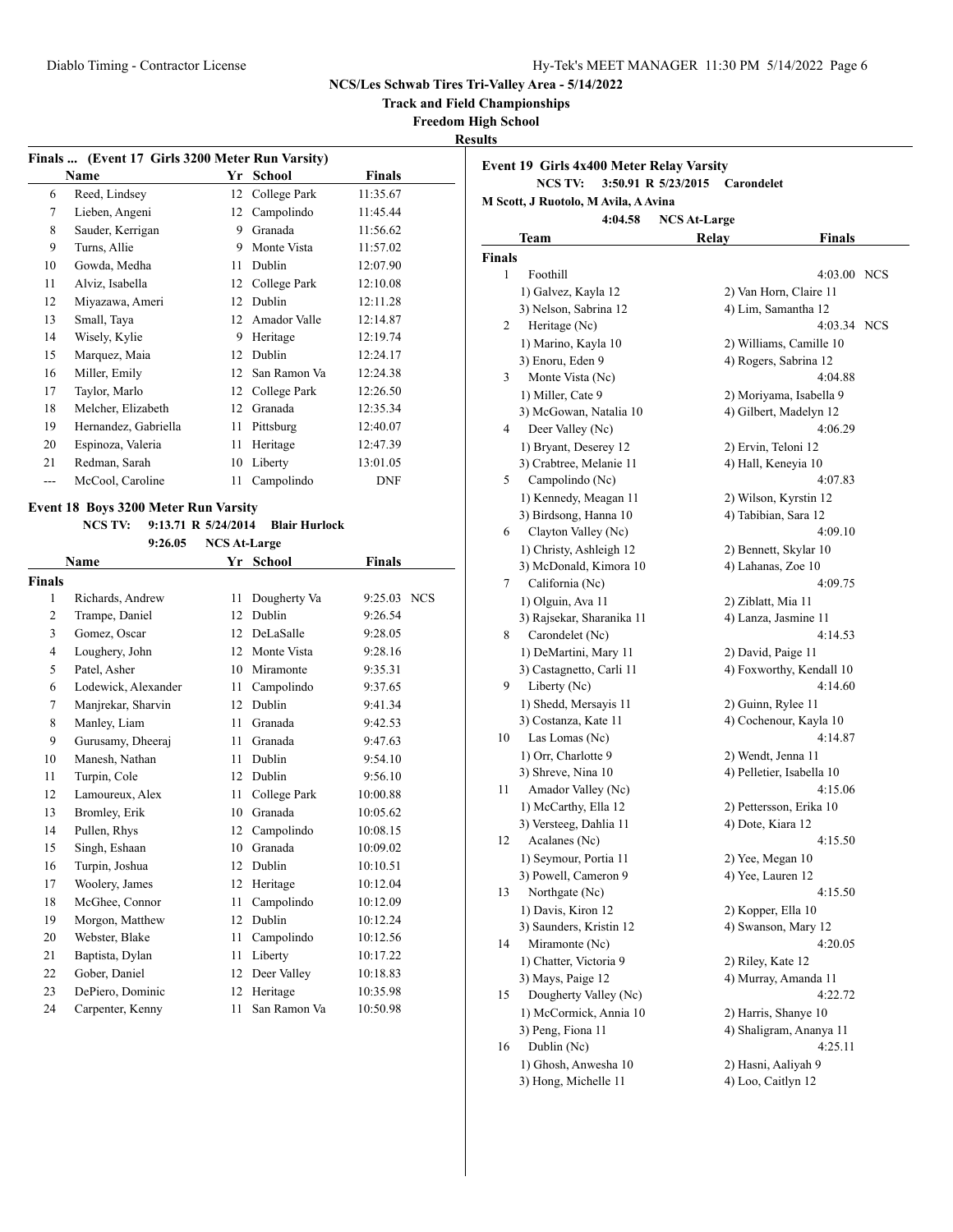**Track and Field Championships**

**Freedom High School**

**Results**

|                    | <b>NCS TV:</b><br>3:17.44 R 2014            | <b>Amador Valley</b>   |                                                         |
|--------------------|---------------------------------------------|------------------------|---------------------------------------------------------|
|                    | J Chen, J Slaton, D Roberson, N Bayley      |                        |                                                         |
|                    | 3:27.06                                     | <b>NCS At-Large</b>    |                                                         |
|                    | Team                                        | <b>Relay</b>           | <b>Finals</b>                                           |
| <b>Finals</b><br>1 |                                             |                        | NCS                                                     |
|                    | Dublin (Nc)                                 |                        | 3:26.11                                                 |
|                    | 1) Burns, Brandon 12                        |                        | 2) Franco, Alexander 11                                 |
| 2                  | 3) Kasam, Anish 12<br>Amador Valley (Nc)    | 4) Yara, Manogya 12    | 3:27.55                                                 |
|                    | 1) McPherson, Declan 11                     |                        |                                                         |
|                    | 3) Romant, Mason 12                         | 2) Seo, Matthew 10     | 4) Lester, Timothy 12                                   |
| 3                  | Monte Vista (Nc)                            |                        | 3:28.96                                                 |
|                    |                                             |                        |                                                         |
|                    | 1) Leslie, Aiden 12                         | 2) Honda, Caden 11     |                                                         |
| 4                  | 3) Frederiksen, Jack 11<br>Heritage (Nc)    | 4) Bosica, Cole 12     | 3:30.33                                                 |
|                    |                                             |                        |                                                         |
|                    | 1) Carroll, Zachary 12                      |                        | 2) Van Den Oudenaller, Hayden 11                        |
|                    | 3) Green, Jordan 9                          |                        | 4) Maldonado, Jordan 11<br>3:30.35                      |
| 5                  | Dougherty Valley (Nc)<br>1) Yee, Brandon 11 |                        |                                                         |
|                    |                                             |                        | 2) Srivastava, Aryan 11<br>4) Williams Jones, Leslie 12 |
|                    | 3) Sattley, Wyatt 11                        |                        | 3:32.61                                                 |
| 6                  | Acalanes (Nc)                               |                        |                                                         |
|                    | 1) Kuhner, Michael 12                       | 2) Farzan, Logan 10    |                                                         |
|                    | 3) Hunt, Tyler 11                           | 4) Kuhner, Paul 10     |                                                         |
| 7                  | California (Nc)                             |                        | 3:33.28                                                 |
|                    | 1) Love, Devan 10                           |                        | 2) Neumann, Sean 12                                     |
|                    | 3) Gandhi, Saahil 12                        |                        | 4) Arnett, Nicholas 11                                  |
| 8                  | Northgate (Nc)                              |                        | 3:36.01                                                 |
|                    | 1) Watts, Gage 12                           |                        | 2) Haraguchi, Bradley 10                                |
|                    | 3) Sunbury, Aidan 12                        | 4) Faustini, Justin 10 |                                                         |
| 9                  | Antioch (Nc)                                |                        | 3:36.02                                                 |
|                    | 1) Bean, Noah 12                            |                        | 2) Hernandez, Jorge 12                                  |
|                    | 3) Perez, Braulio 11                        |                        | 4) Medearis, Edgar 11                                   |
| 10                 | Pittsburg (Nc)                              |                        | 3:36.43                                                 |
|                    | 1) Higgins, Keynan 11                       | 2) Edwards, Tim 9      |                                                         |
|                    | 3) King, Mykel 11                           |                        | 4) Telfor, Dominic 10                                   |
| 11                 | Campolindo (Nc)                             |                        | 3:36.47                                                 |
|                    | 1) Bergren, Tyler 10                        | 2) Nelson, Garrett 11  |                                                         |
|                    | 3) Fara, Mason 12                           | 4) Fossen, Kyle 10     |                                                         |
| 12                 | Clayton Valley (Nc)                         |                        | 3:38.13                                                 |
|                    | 1) Solari, Alan 11                          |                        | 2) Perez, Fernando 10                                   |
|                    | 3) Kelly, Ian 12                            | 4) Christy, Ryan 10    |                                                         |
| 13                 | Liberty (Nc)                                |                        | 3:41.04                                                 |
|                    | 1) Samuels, Jahmal 12                       | 2) Sydnor, Davian 11   |                                                         |
|                    | 3) Pratcher, Larry 10                       |                        | 4) Isenburg, Carson 11                                  |
| 14                 | Benicia (Nc)                                |                        | 3:42.13                                                 |
|                    | 1) Cox, Kasai 11                            | 2) Espejo, Logan 9     |                                                         |
|                    | 3) Lee, Donavan 11                          |                        | 4) Hubbard, Harrison 11                                 |
| 15                 | San Ramon Valley (Nc)                       |                        | 3:42.55                                                 |
|                    | 1) Williams, Asa 9                          | 2) Salmon, Quinn 11    |                                                         |
|                    | 3) Dempster, JP 10                          | 4) Houston, Noah 9     |                                                         |
| 16                 | Concord (Nc)                                |                        | 3:50.26                                                 |
|                    | 1) Harris, Willie 10                        | 2) Harris, William 10  |                                                         |
|                    | 3) Ojer, David 12                           |                        | 4) Cortez-Bridges, Salvador 10                          |

| <b>Event 21 Girls High Jump Varsity</b> |                       |                     |                         |                          |  |  |  |
|-----------------------------------------|-----------------------|---------------------|-------------------------|--------------------------|--|--|--|
|                                         | <b>NCS TV:</b>        | 5-08 R 2008         | <b>Adrienne Johnson</b> |                          |  |  |  |
|                                         | <b>NCS TV:</b>        | 5-08 R 5/24/2014    | <b>Kirsten Mork</b>     |                          |  |  |  |
|                                         | $5 - 00.00$           | <b>NCS At-Large</b> |                         |                          |  |  |  |
|                                         | Name                  |                     | Yr School               | <b>Finals</b>            |  |  |  |
| <b>Finals</b>                           |                       |                     |                         |                          |  |  |  |
| 1                                       | Lampsas, Mara         | 12                  | California              | <b>NCS</b><br>$5-04.00$  |  |  |  |
| 2                                       | Young Harriman, Carly | 11                  | Acalanes (Nc)           | $5-00.00$<br><b>NCS</b>  |  |  |  |
| 2                                       | Vail, Dulcinea        | 9.                  | Acalanes (Nc)           | 5-00.00 NCS              |  |  |  |
| $\overline{4}$                          | Chelemedos, Haley     | 9                   | Acalanes (Nc)           | <b>NCS</b><br>$J5-00.00$ |  |  |  |
| 5                                       | Seymour, Portia       | 11                  | Acalanes (Nc)           | J5-00.00<br><b>NCS</b>   |  |  |  |
| 6                                       | Josephine, Miller     | 12                  | Livermore               | $4 - 10.00$              |  |  |  |
| 7                                       | Townsend, Lesley      | 11                  | Foothill                | J4-10.00                 |  |  |  |
| 8                                       | Villanueva, Jasper    | 11                  | Heritage                | $J4-10.00$               |  |  |  |
| 8                                       | Tamboli, Saachi       | 11                  | Dougherty Va            | J4-10.00                 |  |  |  |
| 10                                      | Lind, Paige           | 12                  | Liberty                 | 4-08.00                  |  |  |  |
| 10                                      | Jenkins, Amirah       | 10                  | Antioch                 | 4-08.00                  |  |  |  |
| 12                                      | Kasalanati, Namratha  | 12                  | Campolindo              | 4-06.00                  |  |  |  |
| 12                                      | Mathers, Isabella     | 11                  | Monte Vista             | $4 - 06.00$              |  |  |  |
| 12                                      | Hirahara, Kimiko      | 9                   | Las Lomas               | $4 - 06.00$              |  |  |  |
| 12                                      | Mendoza, Kamalani     | 11                  | Heritage                | 4-06.00                  |  |  |  |
| 16                                      | Arnswald, Charlotte   | 11                  | Campolindo              | J4-06.00                 |  |  |  |
| 17                                      | Mahay, Brooke         | 12                  | College Park            | 4-04.00                  |  |  |  |
| 17                                      | Dioum, Jara           | 12                  | Clayton Vall            | 4-04.00                  |  |  |  |
| 19                                      | Huang, Jennifer       | 11                  | Northgate               | J4-04.00                 |  |  |  |
| 20                                      | McAllister, Diyanna   | 9                   | Deer Valley             | J4-04.00                 |  |  |  |
| 21                                      | Feng, Kiki            | 11                  | Dublin                  | J4-04.00                 |  |  |  |
| 22                                      | Cairns, Emma          | 11                  | Northgate               | $4 - 02.00$              |  |  |  |
| 23                                      | Bowens, Tylonniea     | 10                  | Antioch                 | J4-02.00                 |  |  |  |
|                                         |                       |                     |                         |                          |  |  |  |

#### **Event 22 Girls Pole Vault Varsity**

**NCS TV: 12-08 R 5/20/2017 Julia Wang**

**10-06.00 NCS At-Large**

| Name           |                      | Yr | <b>School</b> | <b>Finals</b> |
|----------------|----------------------|----|---------------|---------------|
| Finals         |                      |    |               |               |
| 1              | Muhammad, Jathiyah   | 10 | Dublin        | 13-00.00RNCS  |
| $\overline{c}$ | Doyle, Elise         | 10 | San Ramon Va  | 11-06.00 NCS  |
| 3              | Bradley, Victoria    | 11 | Dublin        | 11-00.00 NCS  |
| 4              | Bertch, Rachael      | 12 | Foothill      | 10-06.00 NCS  |
| 5              | Bashant-coon, Lauren | 12 | Carondelet    | 10-00.00      |
| 6              | Youn, Jessica        | 10 | Miramonte     | $9 - 00.00$   |
| 7              | Lavoie, Jeanette     | 12 | Campolindo    | 8-06.00       |
| 8              | Lawler, Aiyana       | 12 | College Park  | 8-00.00       |
| 8              | Villafan-Perez, Gema | 11 | Acalanes (Nc) | 8-00.00       |
| 10             | Villanueva, Jasper   | 11 | Heritage      | J8-00.00      |
| 11             | Rodriguez, Elle      | 10 | Miramonte     | J8-00.00      |
| 12             | Hollerbach, Jane     | 10 | Miramonte     | J8-00.00      |
| 13             | Muegge, Juliana      | 12 | San Ramon Va  | 7-06.00       |
| 14             | O'Melia, Caitlin     | 11 | Monte Vista   | J7-06.00      |
| 14             | Sha, Mia             | 12 | Dublin        | J7-06.00      |
| 16             | Minamide, Megan      | 12 | Monte Vista   | J7-06.00      |
| 16             | Jones, Corina        | 10 | Alhambra (Nc) | J7-06.00      |
| 18             | Penn, Julia          | 11 | San Ramon Va  | J7-06.00      |
| 19             | Deng, Osanna         | 11 | Acalanes (Nc) | J7-06.00      |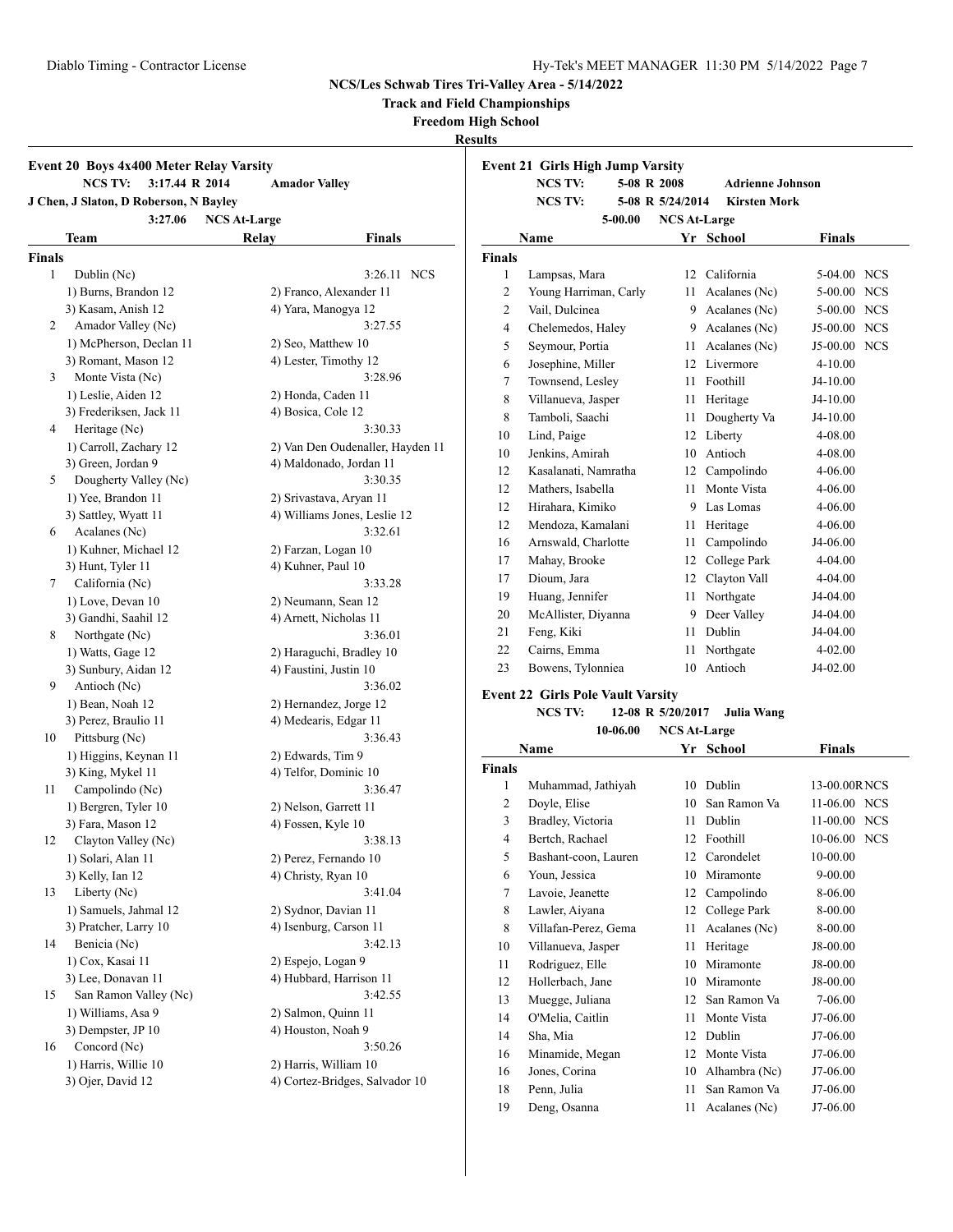**NCS/Les Schwab Tires Tri-Valley Area - 5/14/2022 Track and Field Championships**

**Freedom High School**

**Results**

|         | Finals  (Event 22 Girls Pole Vault Varsity) |    |              |               |  |  |  |  |
|---------|---------------------------------------------|----|--------------|---------------|--|--|--|--|
|         | <b>Name</b>                                 |    | Yr School    | <b>Finals</b> |  |  |  |  |
| 20      | Nassiri, Ariana                             | 11 | San Ramon Va | $7 - 00.00$   |  |  |  |  |
| 20      | Brown, Sydney                               |    | Dublin       | $7 - 00.00$   |  |  |  |  |
| 22      | Cairns, Emma                                | Н  | Northgate    | J7-00.00      |  |  |  |  |
| $- - -$ | Maldonado, Vanessa                          |    | Freedom      | NH            |  |  |  |  |
| ---     | Thelander, Cheyenne                         |    | 12 Heritage  | NΗ            |  |  |  |  |

## **Event 23 Girls Long Jump Varsity**

### **NCS TV: 19-03 R 1996 Pia McAllister 16-07.75 NCS At-Large**

|                | <b>Name</b>               | Yr | <b>School</b> | <b>Finals</b> |            |
|----------------|---------------------------|----|---------------|---------------|------------|
| Finals         |                           |    |               |               |            |
| 1              | Armstrong, Desie          | 12 | Alhambra (Nc) | 18-01.00      | <b>NCS</b> |
| 2              | Anderson, Torre           | 12 | Foothill      | 17-06.00      | <b>NCS</b> |
| 3              | Herron, Guinn             | 12 | Heritage      | 17-00.50      | <b>NCS</b> |
| $\overline{4}$ | Ogu, Kellsey              | 11 | Clayton Vall  | 16-08.50      | <b>NCS</b> |
| 5              | Lum. Kiana                | 12 | Amador Valle  | 16-06.00      | <b>NWI</b> |
| 6              | Lyons, Natalie            | 10 | Acalanes (Nc) | J16-06.00     | <b>NWI</b> |
| 7              | Myer, Gianna              | 12 | College Park  | 16-04.25 NWI  |            |
| 8              | Chen, Michelle            | 12 | Dublin        | $16-03.00$    | <b>NWI</b> |
| 9              | Dhar, Ojal                | 12 | Dougherty Va  | 15-05.25      | <b>NWI</b> |
| 10             | McCormick, Annia          | 10 | Dougherty Va  | 15-00.75      | <b>NWI</b> |
| 11             | Tamboli, Saachi           | 11 | Dougherty Va  | 15-00.50      | <b>NWI</b> |
| 12             | Williams, Nyla            | 10 | Dublin        | 14-09.00      | <b>NWI</b> |
| 13             | Vail, Dulcinea            | 9  | Acalanes (Nc) | 14-08.50      | <b>NWI</b> |
| 14             | Curameng, Tia             | 12 | Liberty       | 14-08.25 NWI  |            |
| 15             | Kasalanati, Namratha      | 12 | Campolindo    | 14-07.00      | <b>NWI</b> |
| 16             | Feng, Kiki                | 11 | <b>Dublin</b> | 14-06.50      | <b>NWI</b> |
| 17             | Hernandez Leypon, Xiomara | 12 | Liberty       | 14-05.75      | <b>NWI</b> |
| 18             | Mathews, Rachel           | 9  | Dougherty Va  | 14-04.25      | <b>NWI</b> |
| 19             | Mendoza, Meleana          | 11 | Heritage      | 14-01.75      | <b>NWI</b> |
| 20             | Tymo, Grace               | 10 | College Park  | 14-01.00      | <b>NWI</b> |
| 21             | Alhgaffarr, Unique        | 10 | Antioch       | 13-10.25 NWI  |            |
| 22             | Courchesne, Camille       | 10 | Heritage      | 13-07.50      | <b>NWI</b> |
| 23             | Meredith, Brianna         | 11 | Carondelet    | 12-02.75      | <b>NWI</b> |
| $---$          | Townsend, Lesley          | 11 | Foothill      | <b>FOUL</b>   |            |

## **Event 24 Girls Triple Jump Varsity**

## **NCS TV: 39-11.25 R 5/23/2015 Christina Chenault**

|                | 35-06.50             | <b>NCS At-Large</b> |               |               |  |
|----------------|----------------------|---------------------|---------------|---------------|--|
|                | Name                 |                     | Yr School     | <b>Finals</b> |  |
| <b>Finals</b>  |                      |                     |               |               |  |
| 1              | Sarwar, Aiza         | 12                  | Dublin        | 36-06.75 NCS  |  |
| 2              | Wilson, Kyrstin      |                     | 12 Campolindo | 36-01.00 NCS  |  |
| 3              | Kasalanati, Namratha | 12                  | Campolindo    | 34-11.25 NWI  |  |
| $\overline{4}$ | Chen, Michelle       | 12                  | Dublin        | 34-08.00 NWI  |  |
| 5              | Lum, Kiana           | 12                  | Amador Valle  | 34-05.00 NWI  |  |
| 6              | Lam, Megan           | 11                  | Foothill      | 33-00.00 NWI  |  |
| 7              | Meredith, Brianna    | 11                  | Carondelet    | 32-11.25 NWI  |  |
| 8              | Wadleigh, Allison    | 11                  | Heritage      | J32-11.25 NWI |  |
| 9              | Hirahara, Kimiko     | 9                   | Las Lomas     | 32-03.50 NWI  |  |
| 10             | Courchesne, Camille  | 10                  | Heritage      | 32-03.00 NWI  |  |
| 11             | Dhar, Ojal           | 12                  | Dougherty Va  | 32-02.75 NWI  |  |
| 12             | Adu-gyamfi, Mia      | 12                  | Dublin        | 32-00.00 NWI  |  |

| 13 | Townsend, Lesley  | 11 | Foothill         | 31-11.25 NWI |  |
|----|-------------------|----|------------------|--------------|--|
| 14 | Feng, Kiki        | 11 | Dublin           | 31-09.25 NWI |  |
| 15 | Seymour, Portia   | 11 | Acalanes (Nc)    | 31-03.75 NWI |  |
| 16 | Vannoni, Sara     | 11 | Amador Valle     | 31-02.50 NWI |  |
| 17 | Davis, Kiron      |    | 12 Northgate     | 30-11.25 NWI |  |
| 18 | Tran, Erika       |    | 12 Dublin        | 30-11.00 NWI |  |
| 19 | Lind, Paige       |    | 12 Liberty       | 30-08.50 NWI |  |
| 20 | Williams, Camille | 10 | Heritage         | 30-06.75 NWI |  |
| 21 | Mcdonagh, Kate    |    | 10 Carondelet    | 30-04.50 NWI |  |
| 22 | Epps, Abigail     |    | 12 Alhambra (Nc) | 30-00.50 NWI |  |
| 23 | Parker, Sadie     | 11 | Alhambra (Nc)    | 30-00.00 NWI |  |
| 24 | Ghosh, Anwesha    | 10 | Dublin           | 28-11.50 NWI |  |

### **Event 25 Girls Shot Put Varsity**

**NCS TV: 44-11.50 R 2000 Amada Garcia**

**35-07.50 NCS At-Large**

| <b>Name</b>    |                      | Yr | <b>School</b> | Finals    |            |
|----------------|----------------------|----|---------------|-----------|------------|
| Finals         |                      |    |               |           |            |
| 1              | Mclemore, Kimora     | 11 | Heritage      | 38-01.00  | <b>NCS</b> |
| 2              | Hart, Daisy          | 12 | Antioch       | 37-00.50  | <b>NCS</b> |
| 3              | Schnayer, Pinkie     | 10 | Campolindo    | 33-11.25  |            |
| $\overline{4}$ | Brown, Erin          | 11 | Amador Valle  | 33-04.00  |            |
| 5              | Lemire, Lauren       | 11 | Pittsburg     | 33-03.50  |            |
| 6              | Molitoris, Regina    | 12 | Granada       | J33-03.50 |            |
| 7              | Perez, Lyla          | 11 | California    | 32-03.50  |            |
| 8              | Richardson, Hannah   | 12 | California    | 31-08.50  |            |
| 9              | Moghalu, Uche        | 11 | Freedom       | 31-08.00  |            |
| 10             | Stubbington, Anna    | 11 | Campolindo    | 31-03.50  |            |
| 11             | Rosati, Ashley       | 11 | Monte Vista   | 31-03.00  |            |
| 12             | Jeffress, Thea       | 9  | Clayton Vall  | 31-00.25  |            |
| 13             | Algazzali, Jazel     | 12 | Dublin        | 30-08.50  |            |
| 14             | Hofer, Ella          | 12 | California    | 30-07.75  |            |
| 15             | Homan, Zoe           | 11 | Dublin        | 30-02.50  |            |
| 16             | Bartolotto, Cassidy  | 10 | Granada       | 30-01.00  |            |
| 17             | Kennedy, Taleia      | 12 | Foothill      | 27-10.25  |            |
| 18             | Kane, Sydney         | 12 | San Ramon Va  | 26-09.50  |            |
| 19             | Kasalanati, Namratha | 12 | Campolindo    | 25-04.00  |            |
| 20             | Ali, Zeena           | 12 | College Park  | 22-04.00  |            |
|                |                      |    |               |           |            |

## **Event 26 Girls Discus Throw Varsity**

**NCS TV: 141-03 R 2003 Alexaraee Toeaina 118-05 NCS At-Large**

|               | Name               |    | Yr School       | <b>Finals</b> |  |
|---------------|--------------------|----|-----------------|---------------|--|
| <b>Finals</b> |                    |    |                 |               |  |
| 1             | Lemire, Lauren     | 11 | Pittsburg       | 120-05.00 NCS |  |
| 2             | Kane, Sydney       |    | 12 San Ramon Va | 118-10.00 NCS |  |
| 3             | Richardson, Hannah |    | 12 California   | 114-01.00     |  |
| 4             | Stubbington, Anna  |    | 11 Campolindo   | 105-11.00     |  |
| 5             | Moghalu, Uche      | 11 | Freedom         | 105-10.00     |  |
| 6             | Zimmerman, Chloe   | 12 | Heritage        | 101-05.00     |  |
| 7             | Ikenaga, Jean      | 11 | Benicia         | 98-01.00      |  |
| 8             | Hofer, Ella        |    | 12 California   | 97-05.00      |  |
| 9             | Perez, Lyla        | 11 | California      | 97-03.00      |  |
| 10            | Jeffress, Thea     | 9  | Clayton Vall    | 95-02.00      |  |
| 11            | Hart, Daisy        | 12 | Antioch         | 94-06.00      |  |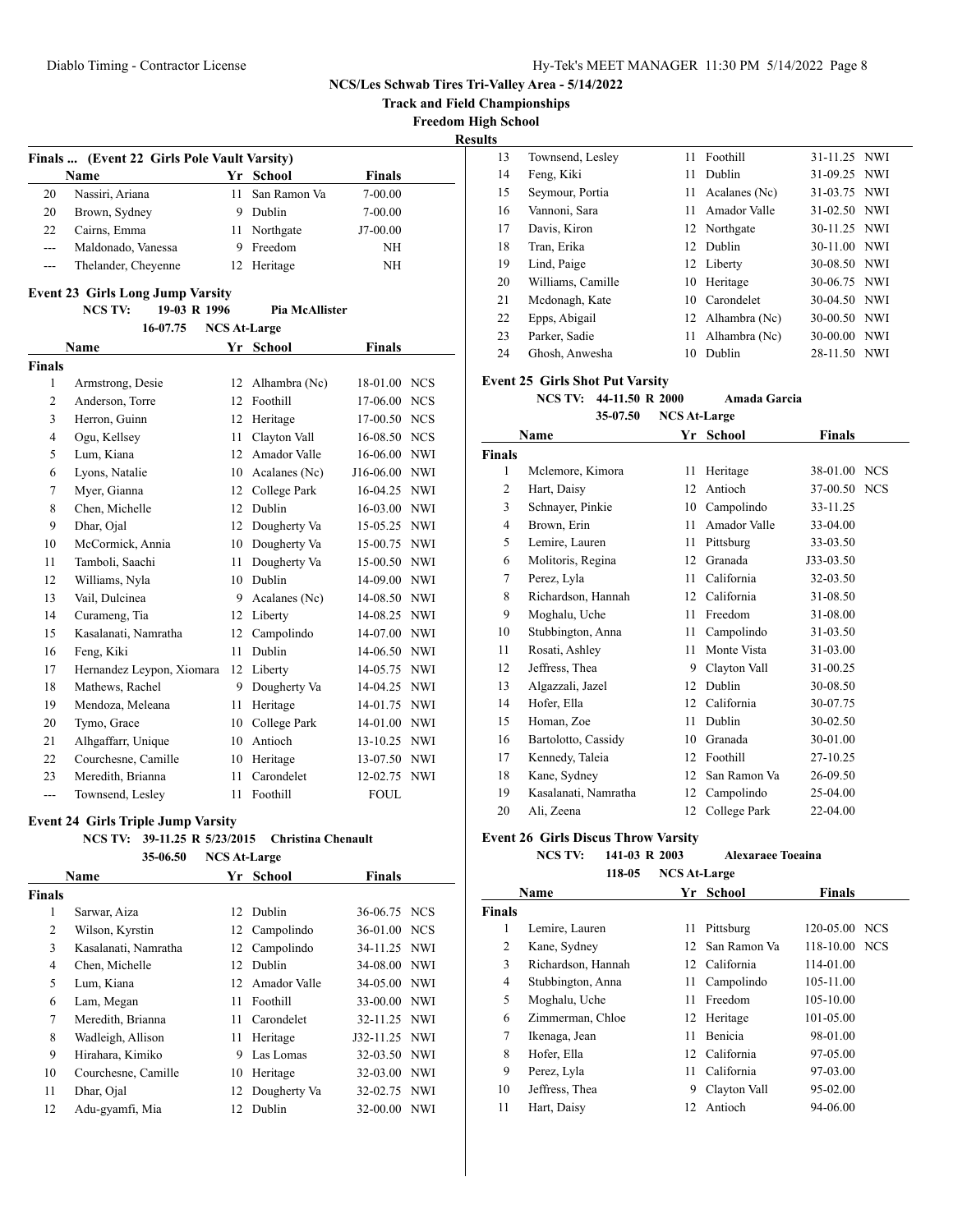**Track and Field Championships**

**Freedom High School**

**Results**

|    | Finals  (Event 26 Girls Discus Throw Varsity) |                 |               |               |  |  |  |
|----|-----------------------------------------------|-----------------|---------------|---------------|--|--|--|
|    | <b>Name</b>                                   | Yr              | School        | <b>Finals</b> |  |  |  |
| 12 | Brown, Erin                                   | 11              | Amador Valle  | 94-03.00      |  |  |  |
| 13 | Rosati, Ashley                                | 11              | Monte Vista   | 93-04.00      |  |  |  |
| 14 | Homan, Zoe                                    | 11              | Dublin        | 92-06.00      |  |  |  |
| 15 | Algazzali, Jazel                              |                 | 12 Dublin     | 90-08.00      |  |  |  |
| 16 | Schnayer, Pinkie                              | 10              | Campolindo    | 85-05.00      |  |  |  |
| 17 | Fakaosi, Latu                                 | 12 <sup>1</sup> | California    | 84-00.00      |  |  |  |
| 18 | Kennedy, Taleia                               |                 | 12 Foothill   | 83-03.00      |  |  |  |
| 19 | Molitoris, Regina                             |                 | 12 Granada    | 81-05.00      |  |  |  |
| 20 | Farkas, Chloe                                 | 11              | Granada       | 78-11.00      |  |  |  |
| 21 | Walton, Apollonia                             | 11              | Acalanes (Nc) | 74-01.00      |  |  |  |
| 22 | Hober, Bryn                                   | 11              | Campolindo    | 69-02.00      |  |  |  |
|    |                                               |                 |               |               |  |  |  |

## **Event 27 Boys High Jump Varsity**

#### **NCS TV: 6-10 R 5/19/2012 Noel Frazier**

**6-03.00 NCS At-Large**

| Name           |                      | Yr | <b>School</b> | <b>Finals</b> |  |
|----------------|----------------------|----|---------------|---------------|--|
| <b>Finals</b>  |                      |    |               |               |  |
| 1              | Noel, Dwayne         | 10 | Livermore     | 6-06.00 NCS   |  |
| $\overline{2}$ | Udeh, Chukwunonso    | 11 | DeLaSalle     | $6 - 02.00$   |  |
| 3              | Jordan, Featherstone | 10 | Livermore     | $5 - 10.00$   |  |
| 3              | Wachob, Grady        | 9  | Benicia       | $5 - 10.00$   |  |
| 5              | Rogers, Trevor       | 10 | Acalanes (Nc) | $J5-10.00$    |  |
| 6              | Duncan, Luke         | 11 | Miramonte     | $J5-10.00$    |  |
| 7              | Borromeo, Riven      | 10 | Dougherty Va  | $J5-10.00$    |  |
| 7              | Whipple, Sam         | 11 | Campolindo    | $J5-10.00$    |  |
| 9              | Lazon, Matias        | 12 | California    | $J5-10.00$    |  |
| 10             | da Cunha, Kieran     | 11 | Miramonte     | $J5-10.00$    |  |
| 11             | Sharkey, Nolan       | 12 | Heritage      | 5-08.00       |  |
| 11             | Benedetto, Guyvin    | 12 | College Park  | 5-08.00       |  |
| 11             | Quinn, Joseph        | 12 | Pittsburg     | 5-08.00       |  |
| 14             | Heinlein, Colin      | 12 | College Park  | J5-08.00      |  |
| 15             | Hart, Luke           | 12 | California    | J5-08.00      |  |
| 16             | Brissett, Charles    | 10 | Heritage      | 5-06.00       |  |
| 17             | Cox, Jordan          | 10 | Pittsburg     | J5-06.00      |  |
| 18             | Hill, Liam           | 11 | Acalanes (Nc) | J5-06.00      |  |
| 19             | Underwood, Justin    | 9  | Heritage      | 5-04.00       |  |
| 19             | Perez, Ethan         | 11 | Dublin        | 5-04.00       |  |
| 21             | Atkinson, Luke       | 12 | Amador Valle  | J5-04.00      |  |
| $---$          | Duncan, William      | 11 | Foothill      | <b>NH</b>     |  |
|                |                      |    |               |               |  |

### **Event 28 Boys Pole Vault Varsity**

| NCS TV: | 17-00 R 2008 | <b>Justin Miller</b> |
|---------|--------------|----------------------|

|        | 13-06.00         | <b>NCS At-Large</b> |                  |               |  |
|--------|------------------|---------------------|------------------|---------------|--|
|        | <b>Name</b>      |                     | Yr School        | <b>Finals</b> |  |
| Finals |                  |                     |                  |               |  |
| 1      | Muhammad, Khaliq | 9                   | Dublin           | 15-00.00 NCS  |  |
| 2      | Lo, Derek        | 11                  | San Ramon Va     | J15-00.00 NCS |  |
| 3      | Trinh, Tyler     |                     | 12 Dublin        | 14-06.00 NCS  |  |
| 4      | Leach, Evan      |                     | 12 Northgate     | 13-00.00      |  |
| 5      | Lim, Connor      |                     | 12. Monte Vista  | 12-06.00      |  |
| 5      | Radke, Brian     |                     | 12 Alhambra (Nc) | 12-06.00      |  |
| 7      | Duncan, William  | 11                  | Foothill         | J12-06.00     |  |
| 8      | Ha, Jeremy       | 12.                 | Dublin           | J12-06.00     |  |

| 8   | Sandhu, Rowan            | 12 | Miramonte       | J12-06.00 |
|-----|--------------------------|----|-----------------|-----------|
| 10  | Maner, Griffn            | 11 | San Ramon Va    | J12-06.00 |
| 11  | Hong, Matthew            | 12 | Dublin          | 12-00.00  |
| 12  | Bajada, Brandon          | 11 | DeLaSalle       | 11-06.00  |
| 13  | Afonine, Lev             |    | 12 College Park | J11-06.00 |
| 14  | Elwood, Nate             | 12 | Northgate       | J11-06.00 |
| 15  | Tan, Justin              | 12 | Dublin          | J11-06.00 |
| 16  | Colley, Elijah           | 11 | Dublin          | J11-06.00 |
| 17  | Blanch, Benjamin         | 12 | San Ramon Va    | 11-00.00  |
| 18  | Bayless, Jack            | 11 | Acalanes (Nc)   | J11-00.00 |
| 19  | Linari, Adam             |    | 12 California   | 10-06.00  |
| 20  | Truhe, Adam              |    | 12 Liberty      | 10-00.00  |
| 20  | Hernandez, Antonio       | 12 | Liberty         | 10-00.00  |
| 22  | Chen, Michael            | 12 | Dublin          | 9-06.00   |
| --- | Washington, Dinari       | 12 | Heritage        | ΝH        |
| --- | Freitas-Martinek, Isaiah | 11 | Liberty         | NH        |
| --- | West, Alexander          | 11 | San Ramon Va    | NH        |

## **Event 29 Boys Long Jump Varsity**

|          | NCS TV: 23-05.25 R 5/19/2012 | <b>Damariay Drew</b> |
|----------|------------------------------|----------------------|
| 21-03.50 | <b>NCS At-Large</b>          |                      |

| Name           |                    | Yr | <b>School</b> | <b>Finals</b> |            |
|----------------|--------------------|----|---------------|---------------|------------|
| <b>Finals</b>  |                    |    |               |               |            |
| 1              | Brooks, Shamond    | 12 | Freedom       | 22-01.25 NCS  |            |
| $\overline{c}$ | Rogers, Trevor     | 10 | Acalanes (Nc) | 21-05.50      | <b>NCS</b> |
| 3              | Idahosa, Dearen    | 12 | Pittsburg     | $21 - 03.00$  | <b>NWI</b> |
| $\overline{4}$ | Kasthuri, Arjun    | 11 | San Ramon Va  | 20-10.00      | <b>NWI</b> |
| 5              | Hernandez, Jorge   | 12 | Antioch       | $J20-10.00$   | <b>NWI</b> |
| 6              | Malmquist, Evan    | 12 | Acalanes (Nc) | 20-09.50      | <b>NWI</b> |
| 7              | Polk, Israel       | 11 | Pittsburg     | 20-07.00      | <b>NWI</b> |
| 8              | McKoy, Journey     | 11 | DeLaSalle     | 20-05.50      | <b>NWI</b> |
| 9              | Lee, Patrick       | 11 | California    | 20-02.00      | <b>NWI</b> |
| 10             | Ruffin, Jeremiah   | 11 | Heritage      | 20-01.50      | <b>NWI</b> |
| 11             | Atkinson, Luke     | 12 | Amador Valle  | 20-00.50      | <b>NWI</b> |
| 12             | Sheppard, Dylan    | 12 | Dublin        | 19-11.00      | <b>NWI</b> |
| 13             | Hagedorn, John     | 12 | Northgate     | 19-08.50      | <b>NWI</b> |
| 14             | Kelleher, Ayden    | 12 | Livermore     | 19-07.00      | <b>NWI</b> |
| 15             | Rosenbaum, Kai     | 11 | Las Lomas     | 19-06.00      | <b>NWI</b> |
| 16             | Torres, Ethan      | 11 | Acalanes (Nc) | 19-01.00      | <b>NWI</b> |
| 17             | Nardi, Zadarion    | 12 | San Ramon Va  | 19-00.50      | <b>NWI</b> |
| 18             | Meonske, Landen    | 11 | Foothill      | 18-09.25      | <b>NWI</b> |
| 19             | Haraguchi, Bradley | 10 | Northgate     | 18-03.00      | <b>NWI</b> |
| 20             | Smith, Niko        | 11 | Alhambra (Nc) | 17-09.00      | <b>NWI</b> |
| 21             | Dumas, Colby       | 12 | Liberty       | 17-08.50      | <b>NWI</b> |
| 22             | Mauro, Jeffrey     | 12 | Foothill      | 17-07.00      | <b>NWI</b> |
|                |                    |    |               |               |            |

#### **Event 30 Boys Triple Jump Varsity**

#### **NCS TV: 49-00 R 2009 Hammed Suleman 43-03.75 NCS At-Large**

|                | 43-03.75         | NUS At-Large |              |              |  |
|----------------|------------------|--------------|--------------|--------------|--|
|                | <b>Name</b>      |              | Yr School    | Finals       |  |
| <b>Finals</b>  |                  |              |              |              |  |
|                | Hernandez, Jorge |              | 12 Antioch   | 44-11.50 NCS |  |
| 2              | Jordan, Elijah   |              | 12 Freedom   | 44-10.00 NCS |  |
| 3              | Ruffin, Jeremiah |              | 11 Heritage  | 41-09.50 NWI |  |
| $\overline{4}$ | Kelleher, Ayden  |              | 12 Livermore | 41-08.25 NWI |  |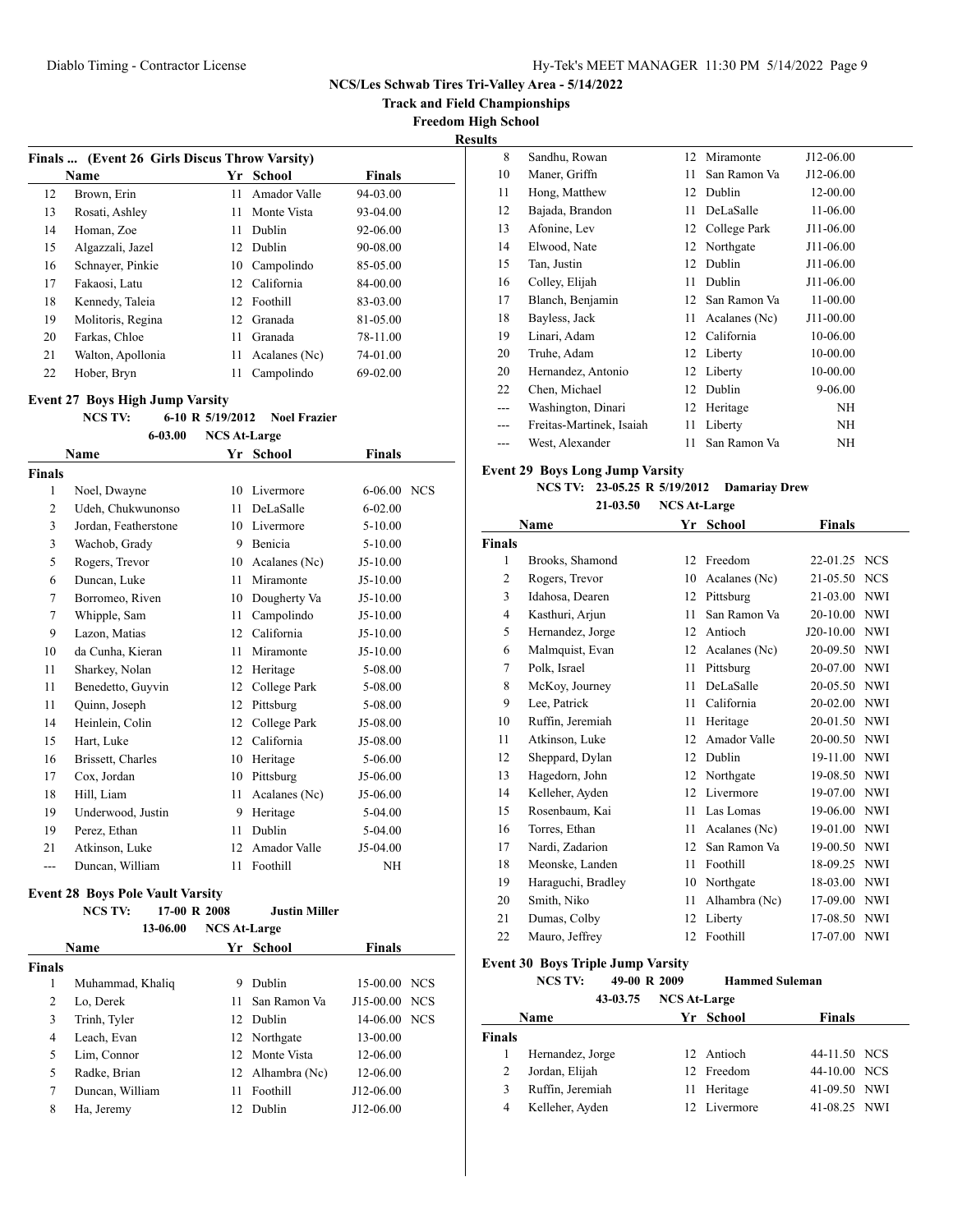**Track and Field Championships**

## **Freedom High School**

**Results**

| Finals  (Event 30 Boys Triple Jump Varsity) |                       |    |              |               |            |  |
|---------------------------------------------|-----------------------|----|--------------|---------------|------------|--|
|                                             | <b>Name</b>           | Yr | School       | <b>Finals</b> |            |  |
| 5                                           | Dinkel, Chase         | 12 | Foothill     | 41-04.25 NWI  |            |  |
| 6                                           | Kasthuri, Arjun       | 11 | San Ramon Va | 40-11.00      | <b>NWI</b> |  |
| 7                                           | Atkinson, Luke        | 12 | Amador Valle | 40-09.25      | <b>NWI</b> |  |
| 8                                           | Sheppard, Dylan       | 12 | Dublin       | 40-08.50      | <b>NWI</b> |  |
| 9                                           | Jay, Leighton         | 11 | Campolindo   | 40-04.50      | <b>NWI</b> |  |
| 10                                          | Sharkey, Nolan        | 12 | Heritage     | 39-02.25      | <b>NWI</b> |  |
| 11                                          | Meonske, Landen       | 11 | Foothill     | 39-01.00      | <b>NWI</b> |  |
| 12                                          | Stuart, May           | 11 | Livermore    | 38-05.50 NWI  |            |  |
| 13                                          | Lee, Patrick          | 11 | California   | 38-02.75      | <b>NWI</b> |  |
| 14                                          | Iordanov, Christopher | 12 | California   | 38-01.50 NWI  |            |  |
| 15                                          | Thomas, Benjamin      | 11 | Dublin       | 37-09.50      | <b>NWI</b> |  |
| 16                                          | Gray, Xavier          | 12 | Dublin       | 37-08.00      | <b>NWI</b> |  |
| 17                                          | Ahearn, Jacob         | 11 | Campolindo   | 37-06.25      | <b>NWI</b> |  |
| 18                                          | Betker, Landon        | 11 | Amador Valle | 37-04.50      | <b>NWI</b> |  |
| 19                                          | Kelly, Ian            | 12 | Clayton Vall | 36-09.00      | <b>NWI</b> |  |
| 20                                          | Zarate, Devin         | 11 | Foothill     | 36-02.00      | <b>NWI</b> |  |
| 21                                          | Chiu, Preston         | 10 | Dublin       | 35-06.00      | <b>NWI</b> |  |
| 22                                          | Whipple, Sam          | 11 | Campolindo   | 34-11.25 NWI  |            |  |
|                                             |                       |    |              |               |            |  |

#### **Event 31 Boys Shot Put Varsity**

**NCS TV: 69-02 R 5/21/2016 Nathan Esparza 47-08.25 NCS At-Large**

|                      |      | Yr School     | <b>Finals</b> |  |
|----------------------|------|---------------|---------------|--|
|                      |      |               |               |  |
| Mitchell, Matteo     | 12   | Clayton Vall  | 50-03.50 NCS  |  |
| Martinez, Aaron      | 12   | Freedom       | 50-00.50 NCS  |  |
| Matteucci, Stefano   | 11   | Granada       | 47-03.00      |  |
| Bosica, Cole         | 12   | Monte Vista   | 46-04.00      |  |
| Magann, Will         | 12   | Granada       | 45-03.00      |  |
| Merryman, Christian  | 12   | Freedom       | 44-10.00      |  |
| Rogers, Ryan         | 12   | California    | 44-02.00      |  |
| Morrow, Charlie      | 12   | Foothill      | 44-01.00      |  |
| Medina, Anthony      | 12   | College Park  | 42-09.50      |  |
| Nunez, Diego         | 11   | California    | 42-06.00      |  |
| Bow, Elijah          | 9    | Pittsburg     | 42-02.00      |  |
| Linari, Adam         | 12   | California    | 41-08.50      |  |
| Novello, Caden       | 11   | Liberty       | $41 - 03.00$  |  |
| Pond, Ibis           | 12   | Acalanes (Nc) | 40-06.00      |  |
| Sanchez, Dante       | 12   | Freedom       | $40 - 01.50$  |  |
| Kopfelt-Watson, Cody | 12   | Clayton Vall  | 40-01.00      |  |
| Xavier, Thorpe       | 10   | Livermore     | 39-07.00      |  |
| Julian, Marcus       | 11   | Acalanes (Nc) | 38-09.00      |  |
| Courchesne, Issac    | 11   | Concord       | 38-07.00      |  |
| Covarrubias, Pedro   | 12   | Dublin        | 37-06.00      |  |
| Zimmerman, Jakob     | 10   | Heritage      | 37-03.00      |  |
| Osmani, Adam         | 12   | Dublin        | 37-01.00      |  |
| Mendoza, Cobi        | 12   | Northgate     | 35-06.00      |  |
|                      | Name |               |               |  |

|                | 186-00 R 2010<br><b>NCS TV:</b> |                     | <b>Zach Coniglio</b> |               |
|----------------|---------------------------------|---------------------|----------------------|---------------|
|                | 142-02                          | <b>NCS At-Large</b> |                      |               |
|                | Name                            |                     | Yr School            | <b>Finals</b> |
| <b>Finals</b>  |                                 |                     |                      |               |
| 1              | Zimmerman, Jakob                | 10                  | Heritage             | 141-01.00     |
| 2              | Benedetti, Dante                | 12                  | Freedom              | 133-07.00     |
| 3              | Quinn, Joseph                   | 12                  | Pittsburg            | 132-04.00     |
| $\overline{4}$ | Novello, Caden                  | 11                  | Liberty              | 131-11.00     |
| 5              | Martinez, Aaron                 | 12                  | Freedom              | 129-10.00     |
| 6              | Osmani, Adam                    | 12                  | Dublin               | 128-03.00     |
| 7              | Magann, Will                    | 12                  | Granada              | 126-08.00     |
| 8              | Matteucci, Stefano              | 11                  | Granada              | 120-11.00     |
| 9              | Mitchell, Matteo                | 12                  | Clayton Vall         | 120-09.00     |
| 10             | Nunez, Diego                    | 11                  | California           | 118-07.00     |
| 11             | Kopfelt-Watson, Cody            | 12                  | Clayton Vall         | 117-00.00     |
| 12             | Sanchez, Dante                  | 12                  | Freedom              | 116-10.00     |
| 13             | Xavier, Thorpe                  | 10                  | Livermore            | 116-05.00     |
| 14             | Otsuka, Kyle                    | 12                  | Acalanes (Nc)        | 113-02.00     |
| 15             | Howe, Samuel                    | 11                  | Foothill             | 111-11.00     |
| 16             | Medina, Anthony                 | 12                  | College Park         | 111-06.00     |
| 17             | Morrow, Charlie                 | 12                  | Foothill             | 111-01.00     |
| 18             | Kerezsi, Chase                  | 12                  | Granada              | 110-10.00     |
| 19             | Kruger, Jacob-Ryan              | 11                  | Liberty              | 108-00.00     |
| 20             | Gomes, Kaleo                    | 12                  | Granada              | 101-03.00     |
| 21             | Caro, Joseph                    | 11                  | Clayton Vall         | 94-09.00      |
| 22             | AuYeung, Aidan                  | 11                  | California           | 88-00.00      |

## **Event 33 Girls 100 Meter Dash Unified Varsity**

| Name          |                            | Yr  | <b>School</b>    | Finals           |
|---------------|----------------------------|-----|------------------|------------------|
| <b>Finals</b> |                            |     |                  |                  |
|               | Okwudiafor Johnson, Rachel |     | 11 Dublin        | $J13.32 -0.1$    |
| 1             | Williams, Nyla             | 10  | <b>Dublin</b>    | $J13.59 -0.1$    |
| 2             | Cordova, Cathy             | 10  | Pittsburg        | $J14.44 - 0.1$   |
| 2             | Moore, Nikyla              | 11. | Pittsburg        | $J17.05 -0.1$    |
| 3             | Boyle, Chloe               |     | 10 Acalanes (Nc) | J14.77<br>$-0.1$ |
| 3             | Dodge, Ainsley             | 9.  | Acalanes (Nc)    | $J20.20 -0.1$    |
| 4             | Sutherland, Charlotte      | 9   | Acalanes (Nc)    | $J15.82 -0.1$    |
| 4             | DeCredico, Alyvia          |     | Acalanes (Nc)    | J26.11<br>$-0.1$ |

## **Event 34 Boys 100 Meter Dash Unified Varsity**

| Name          |                      | Yr | School       | <b>Finals</b> |
|---------------|----------------------|----|--------------|---------------|
| <b>Finals</b> |                      |    |              |               |
| 1             | Oliver, Tristan      |    | 12 Dublin    | $J11.57 -1.7$ |
| 1             | Moore, Adam          | 12 | Dublin       | $J12.26 -1.7$ |
| 2             | Glidden, Kavin       | 11 | Dublin       | $J11.75 -1.7$ |
| 2             | Thomas, Benjamin     | 11 | Dublin       | $J12.43 -1.7$ |
| 3             | Kwan, Seth           | 11 | Dublin       | $J11.73 -1.7$ |
| 3             | Nelson, Jayvin       | 10 | Dublin       | $J13.33 -1.7$ |
| 4             | Appiah, Akwasi       |    | 12 Pittsburg | $J11.83 -1.7$ |
| 4             | De Rosas, Miguel     |    | 12 Pittsburg | $J13.78 -1.7$ |
| 5             | Washington, Dinari   | 12 | Heritage     | J11.93 1.5    |
| 5             | Cervantes, Alejandro | 10 | Heritage     | J13.96 1.5    |
| 6             | Perez, Ethan         | 11 | Dublin       | $J12.05$ 1.5  |